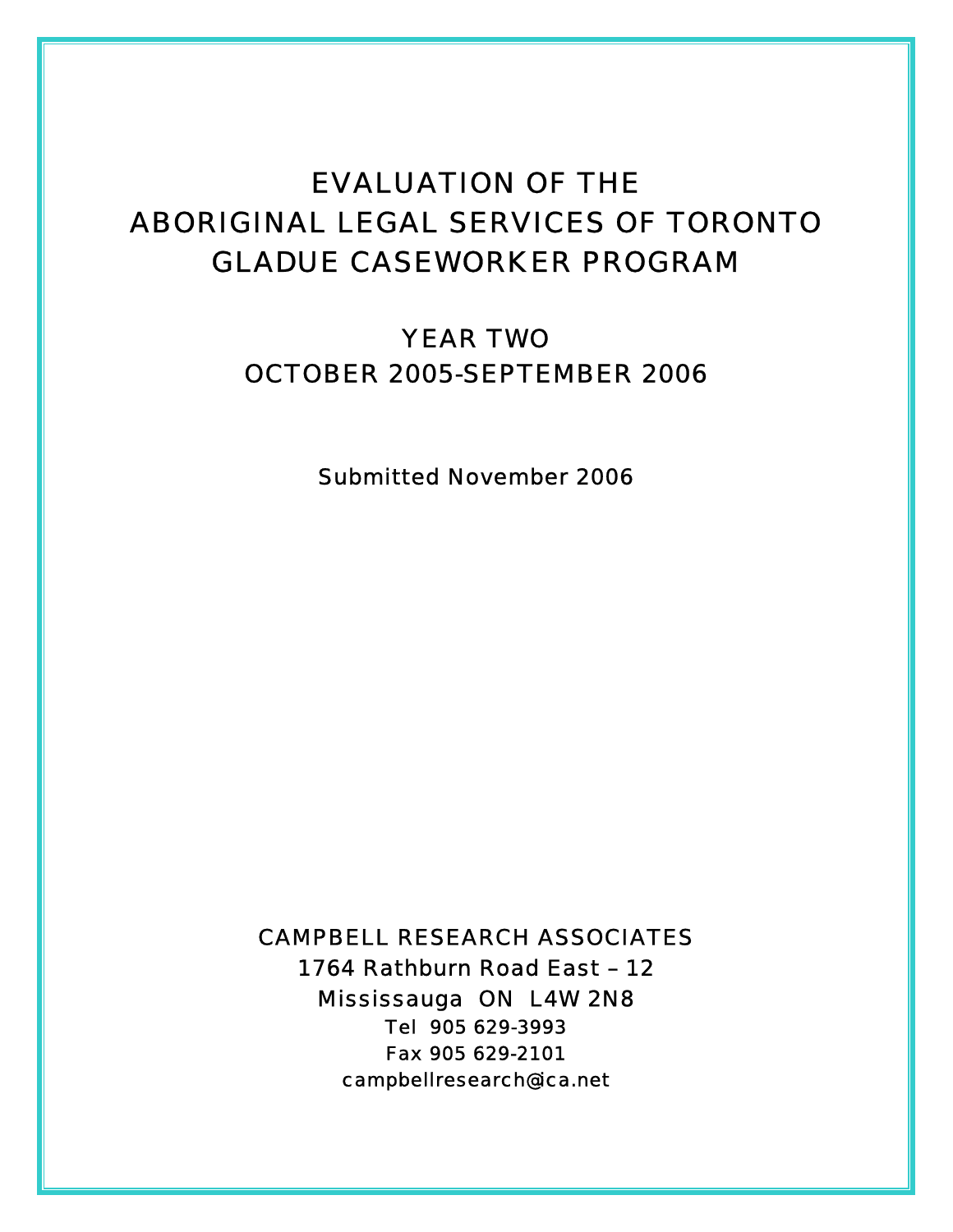# **TABLE OF CONTENTS**

| 1.0 |                                                       |  |
|-----|-------------------------------------------------------|--|
| 1.1 |                                                       |  |
| 1.2 | Expansion of the Gladue Caseworker Program in Year 23 |  |
| 1.3 |                                                       |  |
| 1.4 |                                                       |  |
|     |                                                       |  |
| 2.0 |                                                       |  |
| 2.1 |                                                       |  |
| 2.2 |                                                       |  |
| 2.3 |                                                       |  |
|     |                                                       |  |
| 3.0 |                                                       |  |
|     |                                                       |  |
|     |                                                       |  |
| 4.1 |                                                       |  |
| 4.2 |                                                       |  |
|     |                                                       |  |
| 5.0 |                                                       |  |
|     |                                                       |  |
| 6.0 |                                                       |  |
|     |                                                       |  |
| 7.0 |                                                       |  |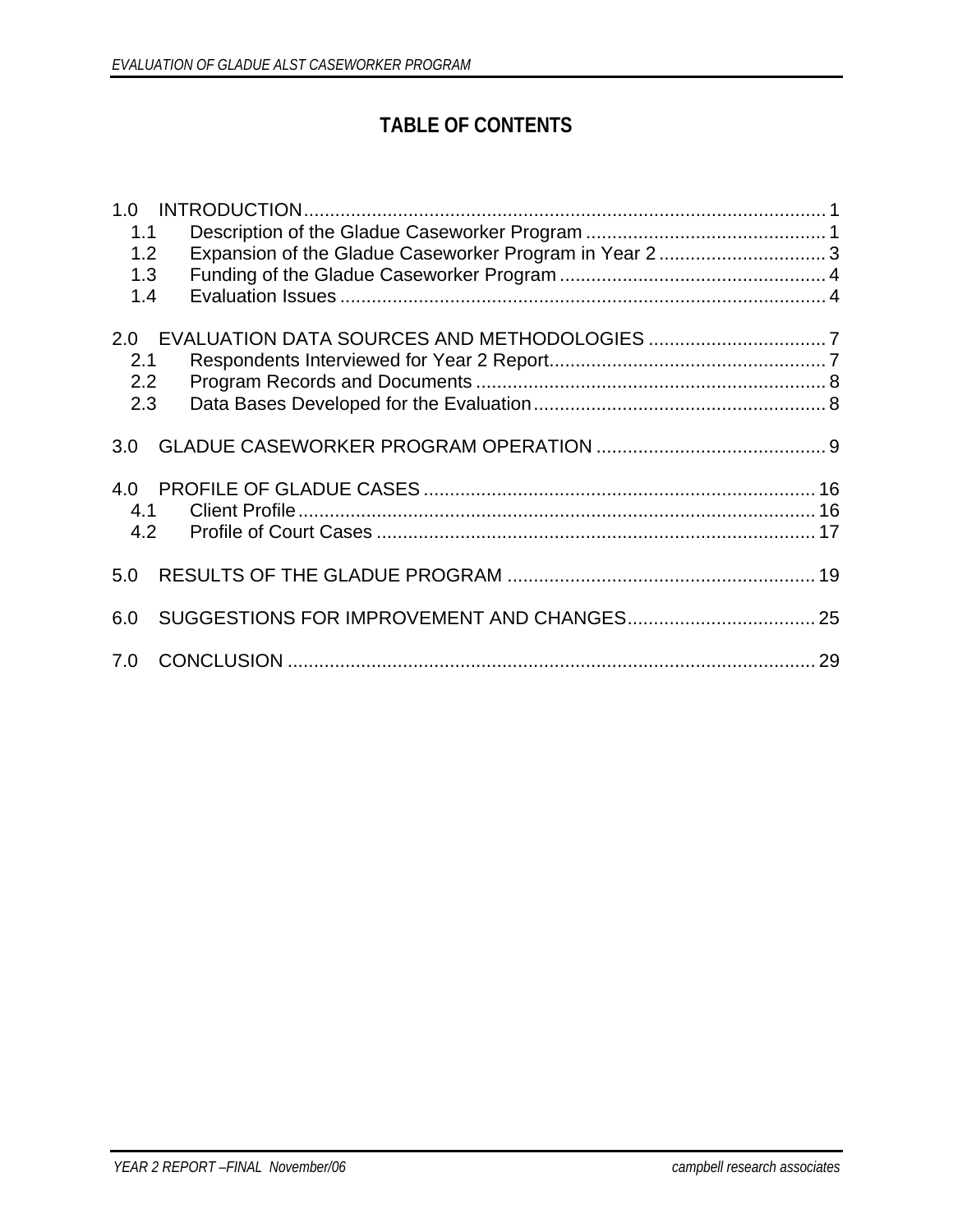# **1.0 INTRODUCTION**

In the fall of 2004, Campbell Research Associates was contracted by Aboriginal Legal Services of Toronto (ALST) to evaluate their recently established Gladue Caseworker Program over a three-year period to September 2007. At the outset of this study, in June 2005, an evaluation plan was drawn up and submitted to ALST and the program funder, Legal Aid Ontario (LAO). The plan outlined the evaluation issues, data, data sources and methodology to be carried out over the period from March 2005 to September 2007. It was based on the *Gladue Caseworker Expansion Pilot Project Proposal* submitted by ALST to Legal Aid Ontario and interviews carried out with Gladue court judges, Gladue court crown attorneys (provincial and federal), Gladue court defence counsel, defence counsel in non-Gladue/regular court, the Gladue program manager at ALST and the Gladue caseworkers.

This report presents the findings of interviews undertaken from September to November 2006 with 21 respondents, including judges, Crowns, defence/duty counsel, courtworkers, Bail Program supervisors (Old City Hall Gladue court), the ALST program director and Gladue caseworkers as well as information obtained from caseworkers' daily logs, client records and relevant program documents that cover the second year of the Gladue Caseworker Program from October 2005 to September 2006.

### **1.1 Description of the Gladue Caseworker Program**

The Supreme Court of Canada decision in R v. Gladue (1999) indicated how section 718.2(e) of the Criminal Code of Canada is to be applied to the sentencing of Aboriginal offenders, not only those living in traditional Aboriginal communities or on reserves but also all Aboriginal people across the country wherever they lived. This section, part of the comprehensive sentencing amendments made to the Code in 1996, states:

*718.2 A court that imposes a sentence shall also take into account the following principles:* 

*(e) all available sanctions other than imprisonment that are reasonable in the circumstances should be considered for all offenders, with particular attention to the circumstances of aboriginal offenders.* 

The Gladue decision pointed to the need to provide judges with information regarding the background factors leading to a specific offender coming before the court as well as placing these factors in the context of the systemic discrimination Aboriginal people have faced in Canada. In addition, the sentencing judge requires concrete suggestions for a sentence that will address the reasons why the individual engaged in criminal activity and thereby provide alternatives to incarceration.

Subsequent to this decision ALST and a number of Toronto judges in the courts at Old City Hall discussed plans for a dedicated Gladue Court. In October 2001 the Gladue (Aboriginal Persons) Court began operations two afternoons a week in Courtroom 126 at Old City Hall.

In the first year, the judges who sit in this court, the Crown Attorneys and the duty counsel had specific education sessions, provided by ALST, on the issues facing Aboriginal people in the city. Training sessions were also provided for defence though the session for defence counsel was not well attended. ALST created a resource guide outlining Aboriginal-specific programs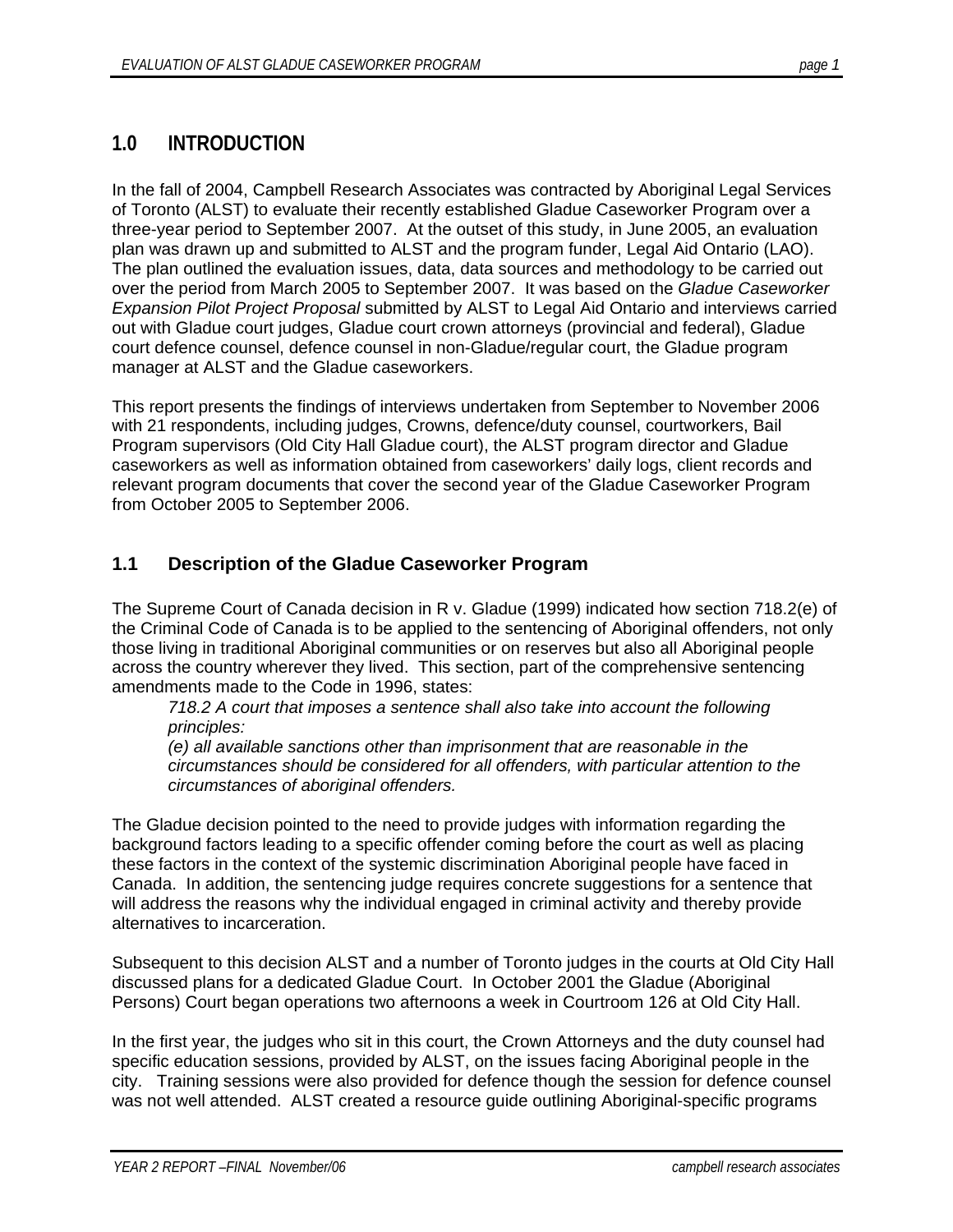and services in the city. This guide was distributed to all the judges in the city as well as Crown Attorneys and duty counsel and is updated annually.

The Gladue Court, as well as College Park, 311 Jarvis, 1000 Finch, 2201 Finch and Scarborough courts, has the benefit of Aboriginal courtworkers (employees of ALST) who attend court on a regular basis. There is daily coverage at OCH, College Park and 311 Jarvis but Scarborough, 1000 Finch and 2201 Finch are all served by one courtworker. Aboriginal courtworkers assist Aboriginal accused persons to find counsel, prepare release plans for bail or sentencing purposes, provide referrals to services, explain the court process to accused persons and their families and carry out other related activities.

It was felt that one of the prerequisites for the formation of the Gladue Court was a specific person whose role it would be to write Gladue reports. ALST created a new position of Gladue (Aboriginal Persons) Court caseworker for the Old City Hall court (this position is funded by the Ministry of the Attorney General). The caseworker attends Gladue Court when it sits and, on the request of the judge, defence counsel or the Crown, prepares written Gladue reports for Aboriginal offenders.

Reports provide the court with a comprehensive picture of both the life circumstances of the Aboriginal person and of the options available to the court in sentencing. In order to compile this information the caseworker interviews the client, family members and other people who know the client. In addition, research and interviews may have to be held with individuals who can put the circumstances of the individual's home community into context. Finally, the report must also provide precise details of sentencing options.

In 2004, ALST submitted a proposal to Legal Aid Ontario to obtain funding for two additional Gladue caseworker positions to enable the provisions of s.718.2(e) to be applied to Aboriginal offenders not proceeding through Old City Hall Courts (there are six other courts in Toronto where Aboriginal people usually appear: College Park, Scarborough, 1000 Finch, 2201 Finch, Superior Court at 361 University and 311 Jarvis Youth Court; as noted above ALST has Aboriginal courtworkers available in these courts - daily in College Park, OCH and 311 Jarvis and one courtworker to serve Scarborough, 1000 Finch and 2201 Finch; 361 University is not covered). The plan was to hire one caseworker for the Toronto courts other than Old City Hall and one caseworker for Central Ontario (including Hamilton and Brantford) as a pilot to assess how Gladue might be implemented and affect the regular courts.

The Gladue caseworker attends these courts when it is known beforehand that a Gladue report will be ordered. In some cases, particularly in Hamilton and Brantford, reports are ordered when a caseworker is not in attendance. If present, the caseworker can gather all relevant documents, i.e. synopsis, CPIC, etc., quickly and also has an opportunity to canvass, either with defence counsel or the Crown directly, what the Crown's position in the matter is. While there, the Gladue caseworker is able to meet with the offender and discuss with him or her just what the Gladue caseworker's role is, how long the process will take and what to expect during the process.

The ALST program director, a lawyer and law instructor, oversees the Gladue Caseworker Program and directly supervises the caseworkers. This includes reviewing every Gladue report before it is submitted to the court, assessing the implications of the Crown's position as to sentence and declining cases which are clearly inappropriate. ALST also provides funds to assist offenders obtain treatment and/or to purchase tickets so they can get to treatment facilities.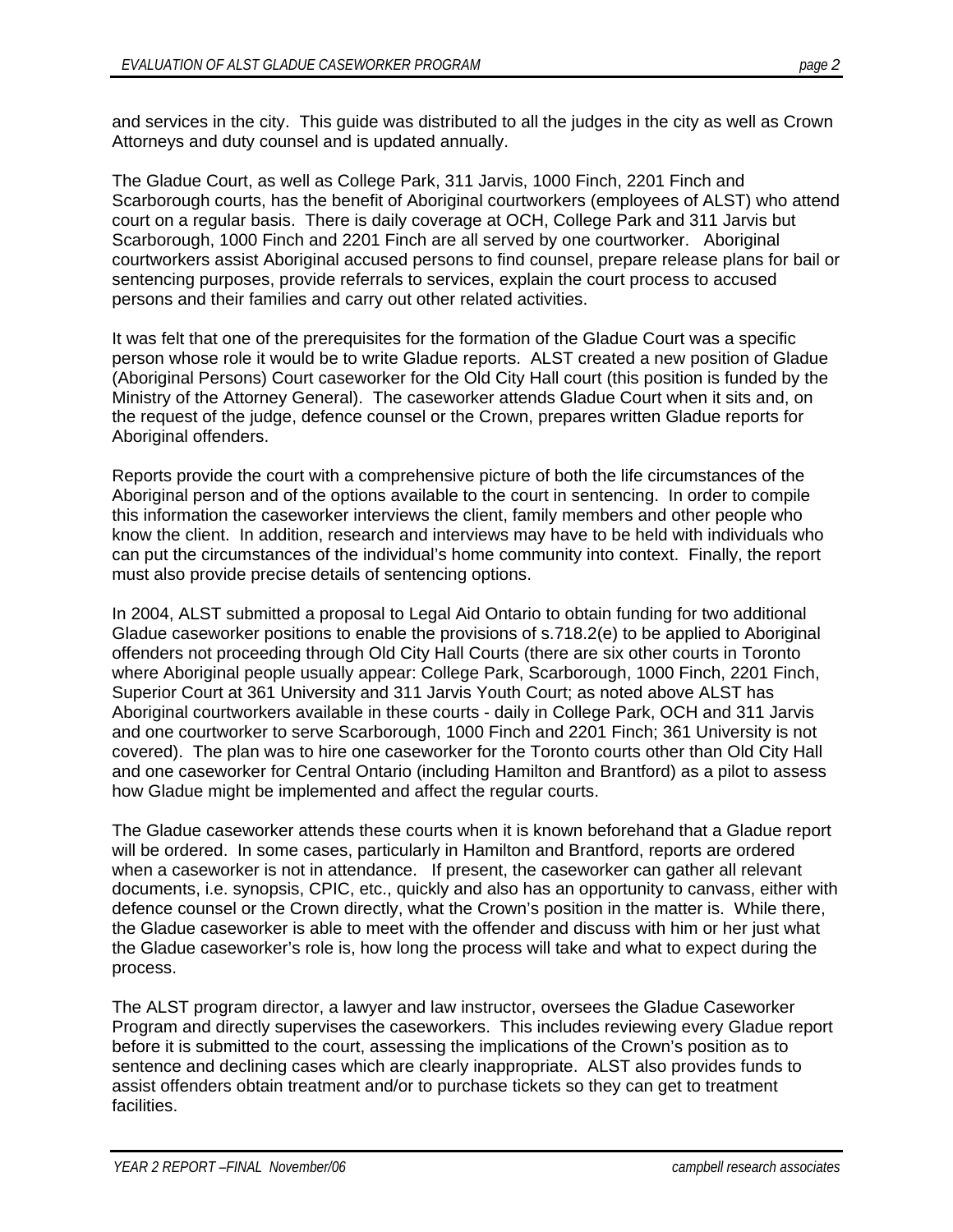Training for the caseworkers is carried out by ALST as there is currently no particular training program for those undertaking the writing of Gladue reports. The caseworkers' training involves education on issues of the law, on the Gladue decision and on theories of punishment and sentencing. In addition, information is provided on the types of programs and services available to Aboriginal offenders, how these services operate, how they can be accessed, waiting periods etc. New caseworkers spend time observing experienced ones in court. Finally, caseworkers practice the way in which reports are to be written and how to write them. No specific training materials have been produced aside from a collection of answers to a range of questions posed by the caseworkers. Training is an on-going process. Gladue caseworkers attend relevant conferences or seminars and meet regularly with the supervisor for team meetings to share experiences, problem solve and work on the further development of the project together. In the first year all caseworkers had had some formal legal training and some had completed a law degree at the point at which they were hired (one had been doing his articles at ALST). However, those caseworkers maintained that a law degree is not a necessary qualification for this position and its associated work. There has been a complete turnover of caseworkers with three new hires in 2005-2006. Two do not have law degrees but have qualifications and experience in journalism and social service. The third has a law degree as well as experience as an Aboriginal courtworker.

# **1.2 Expansion of the Gladue Caseworker Program in Year 2**

The pilot Gladue Caseworker Program in the non-Gladue Courts was implemented in Toronto courts (other than Old City Hall) in the fall of 2004 and in Hamilton/Brantford in spring 2005. In late fall 2005 the ALST program director met with the regional judge and other members of the judiciary to plan the implementation of a Gladue court at 1000 Finch. This Gladue court began operation at the end of January 2006 and also takes Aboriginal cases from 2201 Finch. Between January and March 2006 discussions were held with the judiciary about establishing a Gladue court at College Park. This court began hearing cases in early June 2006. Currently, a Gladue court operates at OCH all day Tuesdays and Fridays with one caseworker attending and at 1000 Finch on Mondays for a half-day and at College Park on Thursdays for a full day covered by the second caseworker. The two caseworkers also handle Gladue reports requested by other Toronto courts.

In the second year, as well, the position of Gladue aftercare worker was created and funding obtained from Miziwe Biik Aboriginal Employment and Training for 52 weeks which is the limit of this funding arrangement. This individual assists the offender in carrying out the conditions of the Gladue sentence by facilitating the offender's contacts with required services and making the necessary arrangements for obtaining the service according to the sentence handed down.

Although the judiciary has been very supportive of the program expansion, the key constraint has been arranging for court time in the busy Toronto courts to dedicate to a Gladue court. The support of the senior regional judges, other members of the judiciary and many justice personnel involved with the courts has been a major facilitating factor in the establishment of additional Gladue courts.

A number of education and information sessions were carried out by the ALST program director over the past year: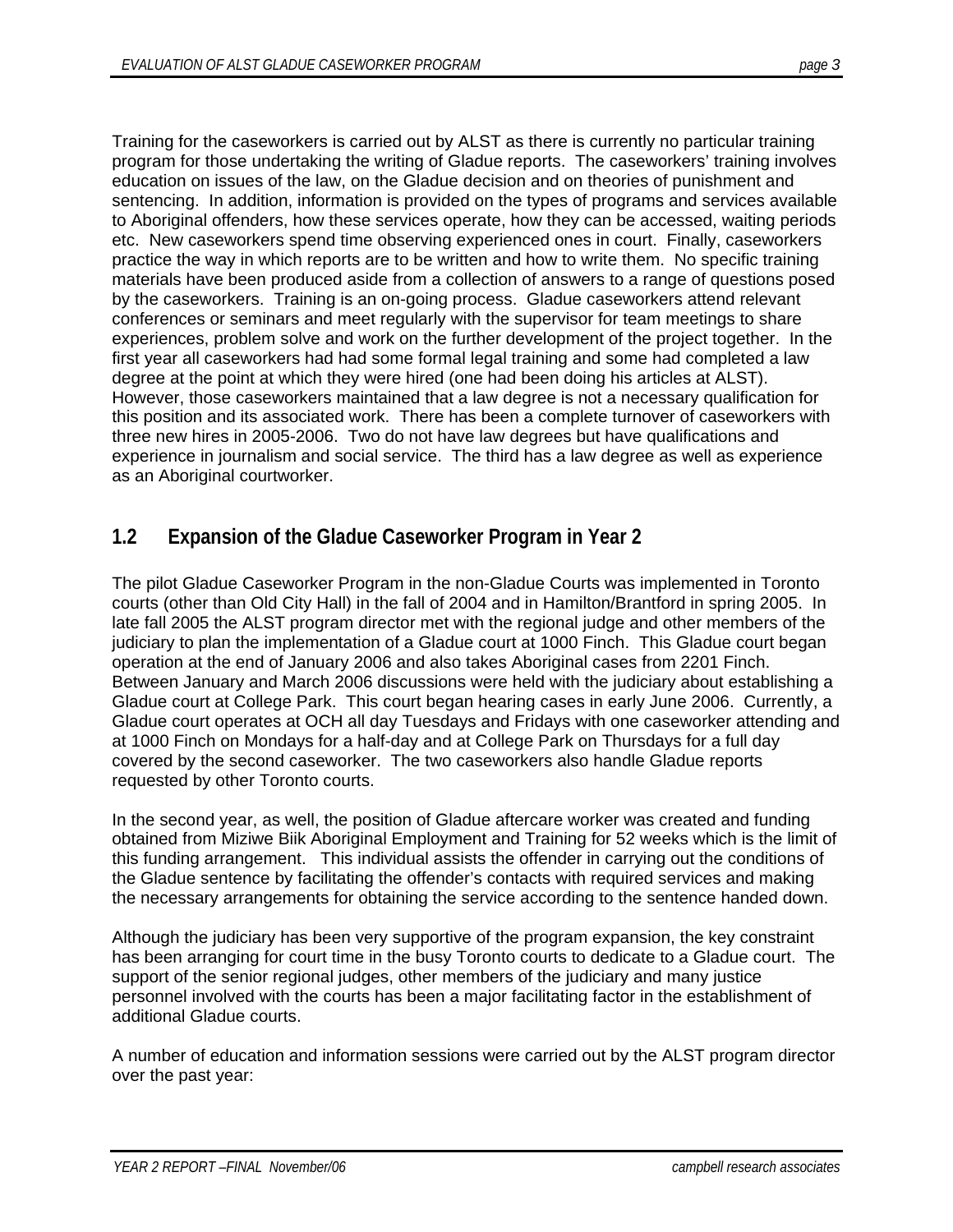- with four judges in Brantford to obtain their input and discuss the progress regarding the Gladue program in that location;

- with judges (approximately 12-13) at 1000 Finch and College Park prior to implementing the new Gladue courts;

- with duty counsel (approximately 20) at OCH and College Park on several occasions;

- with federal Crowns (6-7) at OCH;

- with new lawyers at LAO (approximately 10-15);

- at a conference for Aboriginal justice programs also attended by Crowns working with these programs (approximately 60-70 participants).

The session conducted at LAO was taped as a DVD and is available to any interested party from LAO.

The ALST website has been regularly updated with the materials produced by ALST in relation to cases involving Aboriginal people (e.g., factum argued on the base of intervenor status before the Supreme Court of Canada in R. BWP, subsequent decision, decision in R v. Sim) as well as unreported cases, articles and case comments.

## **1.3 Funding of the Gladue Caseworker Program**

The program is fully funded by LAO over a period of three years as follows:

| Salaries (two Caseworkers @ \$40,000 per year each) | \$80,000  |
|-----------------------------------------------------|-----------|
| <b>Benefits</b>                                     | 11,200    |
| Supervision                                         | 24,000    |
| Training                                            | 1,500     |
| Mileage                                             | 6,000     |
| Computers                                           | 2,500     |
| Evaluation                                          | 10,000    |
| Rent                                                | 10,000    |
| Administration                                      | 21,780    |
| <b>Annual Total</b>                                 | \$166,980 |
| <b>Three Year Total</b>                             | \$500,940 |

### **1.4 Evaluation Issues**

The program proposal describes the pilot project goal as being:

*"To determine the effectiveness and impact of Gladue Caseworkers providing reports for Aboriginal offenders before sentencing judges in courts where no formal Gladue Court has been established"*.

Seven objectives have also been set out in the proposal:

- > Sentences for Aboriginal offenders will better conform to the principles set out in s. 718.2(e) of the Criminal Code and the decision of the Supreme Court in R v. Gladue;
- > Greater awareness of the Gladue decision in courts outside of Old City Hall;
- > Raised expectations from the bench that counsel will specifically advert to Gladue in their submissions;
- > More participation from Aboriginal service providers and First Nations in terms of assisting in the carrying out of sentences;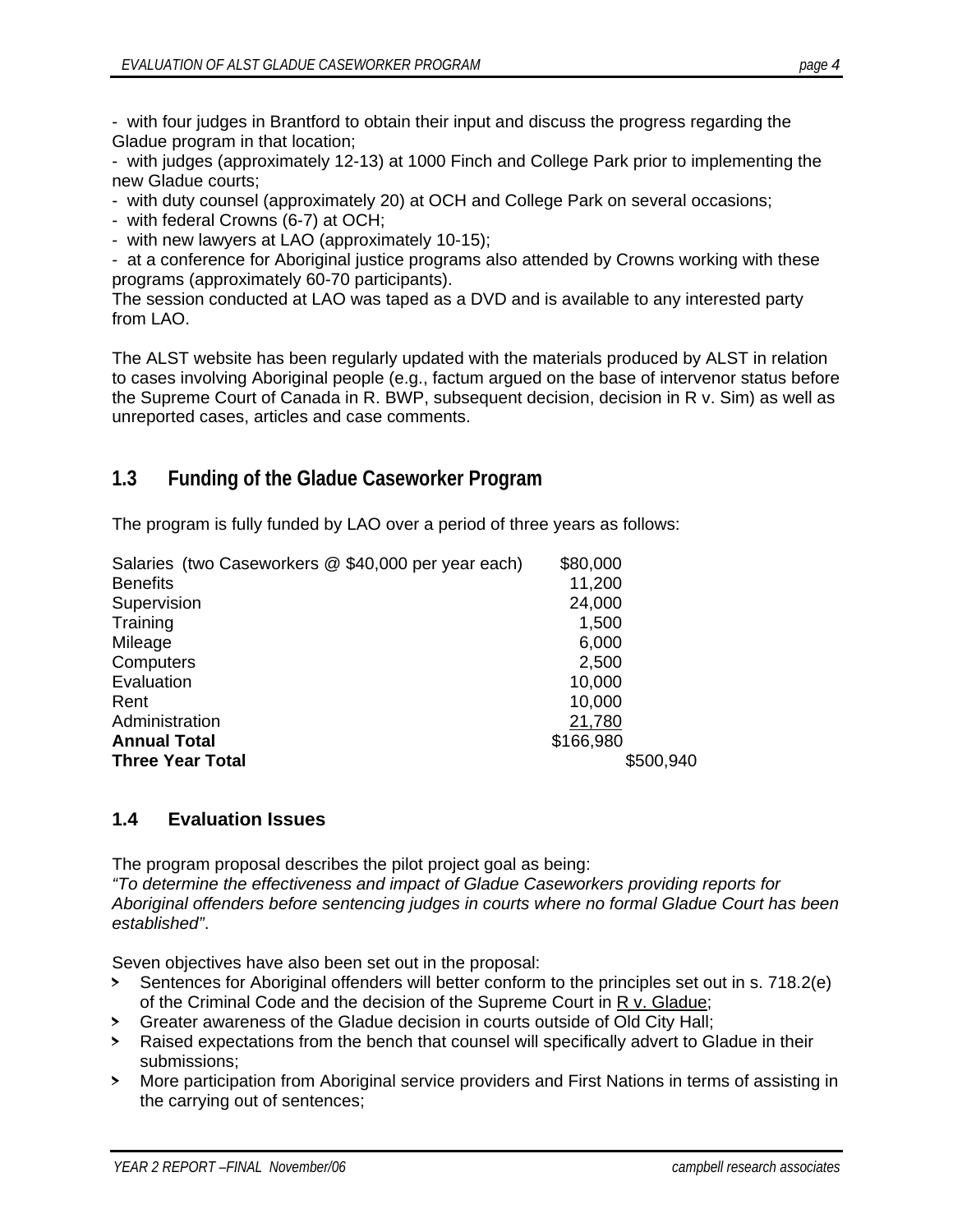- > The development, in some communities, of Aboriginal alternative justice programs;
- > The development of Gladue Courts in some jurisdictions; and
- > Development of models to allow the Gladue Caseworker position to be put into place in other jurisdictions across the province.

Over the three-year period from April 2004 to September 2007 there are five major areas that this evaluation addresses. These are outlined below.

- Project Implementation in non-Gladue Courts
	- publicity/notice/written information provided
	- preparation, training, education of justice personnel
	- resources available/provided
	- caseworker qualifications, training
	- implementation steps
- Gladue Project Operation
	- identifying candidates for Gladue
	- referral/request for Gladue report
	- roles of courtworkers, Bail Program, probation, duty counsel
	- report preparation process
	- contents/format of reports
	- ALST contribution to offenders' sentence conditions
	- development of forms and operational guidelines
	- documents/information pamphlets produced and distributed
	- supervision
	- information meetings
	- attendance at conferences, seminars, workshops
- **EXEC** Gladue Process in Gladue and non-Gladue Courts
	- accused declines Gladue
	- time to sentencing
	- documents obtained
	- offender interviewed
	- discussions with personnel at court when request first made
	- who interviewed re offender
	- agencies contacted re recommendations
	- Gladue enabling/facilitating judges to follow legal requirements of s. 718.2(e)
	- positions taken by Crowns on sentencing
	- atmosphere, procedures, resources of Gladue/non-Gladue courts
	- relationship to bail
	- factors facilitating Gladue court process
	- factors impeding Gladue court process
- Results for Offenders
	- offenders' views of court process and treatment
	- offenders linked with resources to help them
	- sentence based on Gladue recommendations
	- changes in offenders' lives as result of Gladue
	- offenders connected to Aboriginal community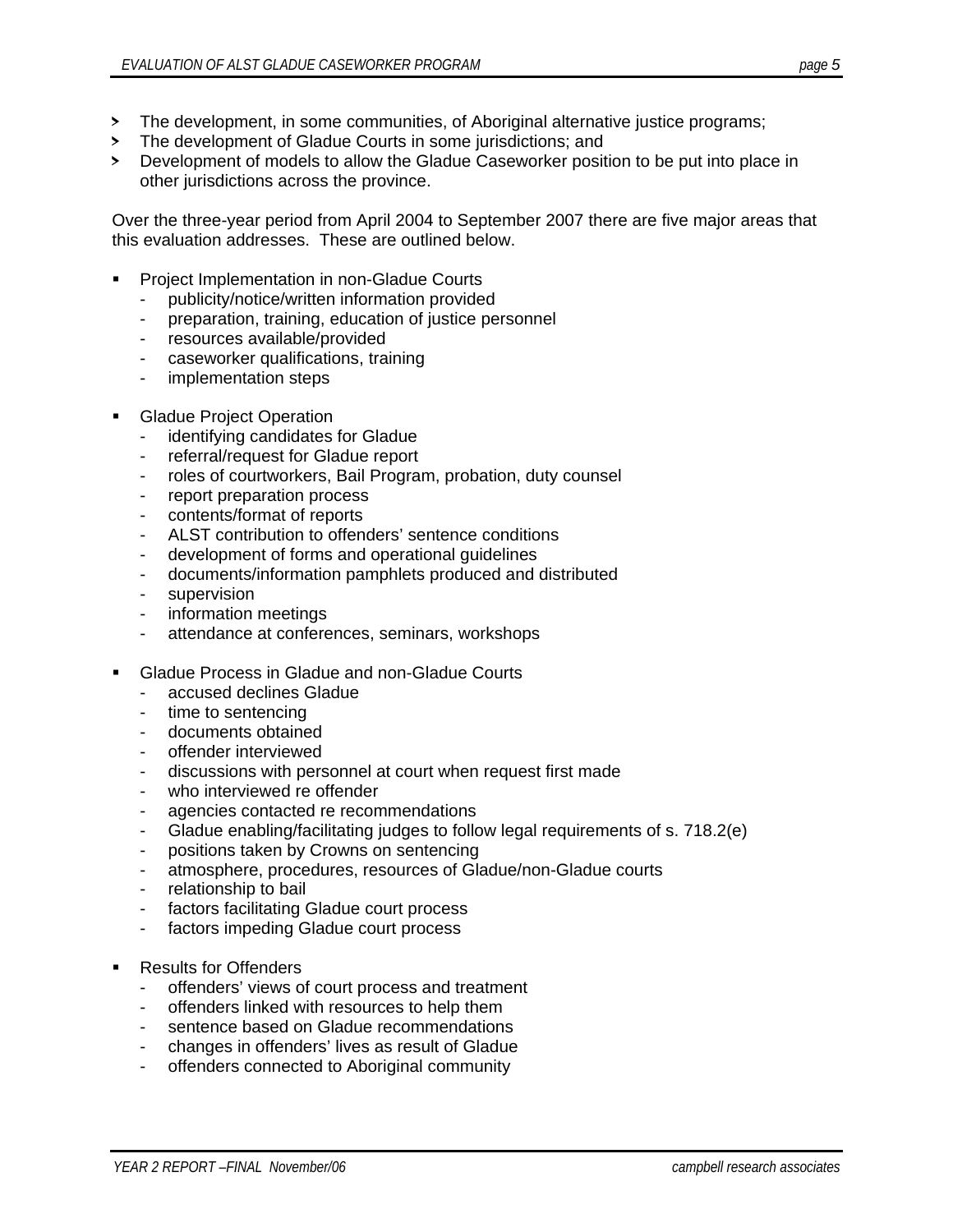- Impact on Courts and the Justice Community
	- changes in dealing with Aboriginal cases in non-Gladue courts with/without Gladue process
	- perceptions of the Gladue program/court
	- effects on justice personnel.

As the above outline of the issues and areas addressed by this evaluation indicates, data is being collected from the Gladue courts at OCH, College Park and 1000 Finch in Toronto as well as the non-Gladue courts in Brantford and other locations that are being served by Gladue caseworkers. At this point, the information from the interviews has been reported in the following sections according to the respondent category, i.e., judges, defence/duty counsel, Crowns, Aboriginal courtworkers and Bail Program supervisors at OCH. Although ultimately the Gladue court (OCH) and other court data will be analysed separately, there is not yet enough experience in the non-Gladue courts or an adequate number of respondents from these courts to present the information based on the two different court situations.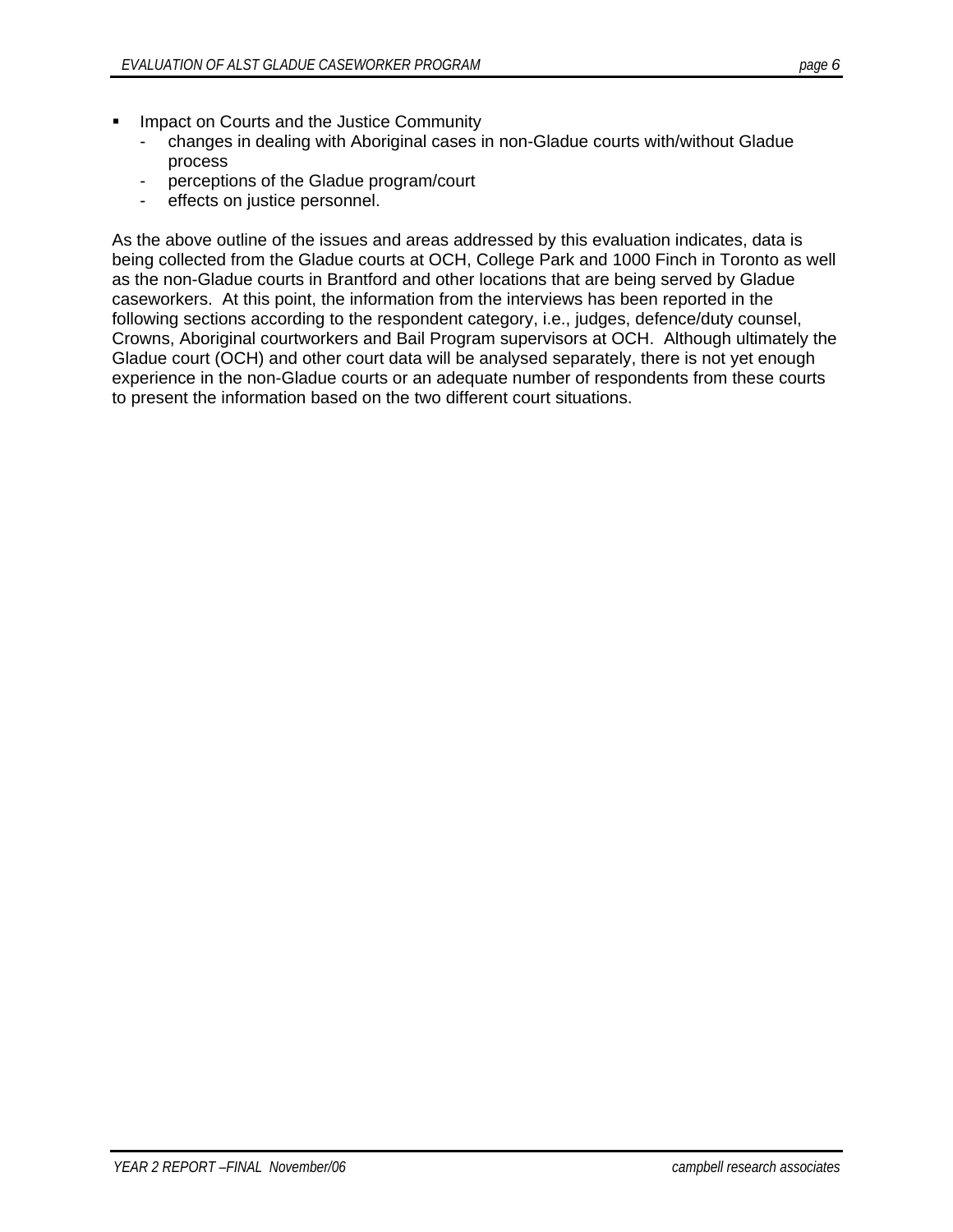# **2.0 EVALUATION DATA SOURCES AND METHODOLOGIES**

This report on the second year of the Gladue Caseworker Program collected data from a number of sources:

- ALST and Gladue program staff
- Individuals involved in the court process: judges, Crown attorneys, defence/duty counsel, Aboriginal courtworkers and Aboriginal Bail Program supervisors;
- **Program records and documents.**

Aboriginal offenders who have experienced the Gladue process have not been interviewed at this stage of the evaluation.

## **2.1 Respondents Interviewed for Year 2 Report**

The table below outlines the categories and numbers of individuals who were interviewed for this report.

| <b>RESPONDENT</b><br><b>CATEGORY</b> | <b>NUMBER</b>                                      | <b>LOCATION</b>                                        | <b>METHODOLOGY</b>                                              |
|--------------------------------------|----------------------------------------------------|--------------------------------------------------------|-----------------------------------------------------------------|
| ALST program<br>supervisor           |                                                    | <b>ALST</b>                                            | face-to-face meetings and a<br>formal telephone interview       |
| Gladue caseworkers                   | 3 current                                          | <b>ALST</b><br><b>Brantford</b>                        | face-to-face meetings and a<br>formal telephone group interview |
| Judges                               | 8                                                  | Toronto – 6<br>Brantford $-2$                          | Telephone interview $-8$                                        |
| Crown attorneys                      | 3                                                  | Toronto $-3$                                           | Telephone interview $-3$                                        |
| Defence counsel                      | 3                                                  | Toronto - 1<br>Hamilton $-1$<br>Brantford $-1$         | Telephone interview $-2$<br>self-completed questionnaire - 1    |
| Bail program                         |                                                    | <b>OCH</b>                                             | Telephone interview                                             |
| Aboriginal courtworkers              | 3                                                  | Brantford - 1<br>Fort Erie/Cayuga - 1<br>Hamilton $-1$ | face-to-face meeting - 1<br>Telephone interview - 2             |
| <b>TOTAL</b>                         | 21<br>(1 individual<br>has been in 2<br>positions) |                                                        |                                                                 |

Numerous attempts were made to contact other respondents identified by program staff. However, some either did not respond at all; some had difficulty finding time around their court schedule before the evaluation interview period ended; some were on vacation and others had unanticipated matters arise. In many cases, specific arrangements for interviews were changed several times, not all of which ultimately resulted in being able to speak with the potential respondent.

Sections 3.0, 5.0 and 6.0 of this report detail the evaluation findings based on these interviews which were carried out from September to October 2006.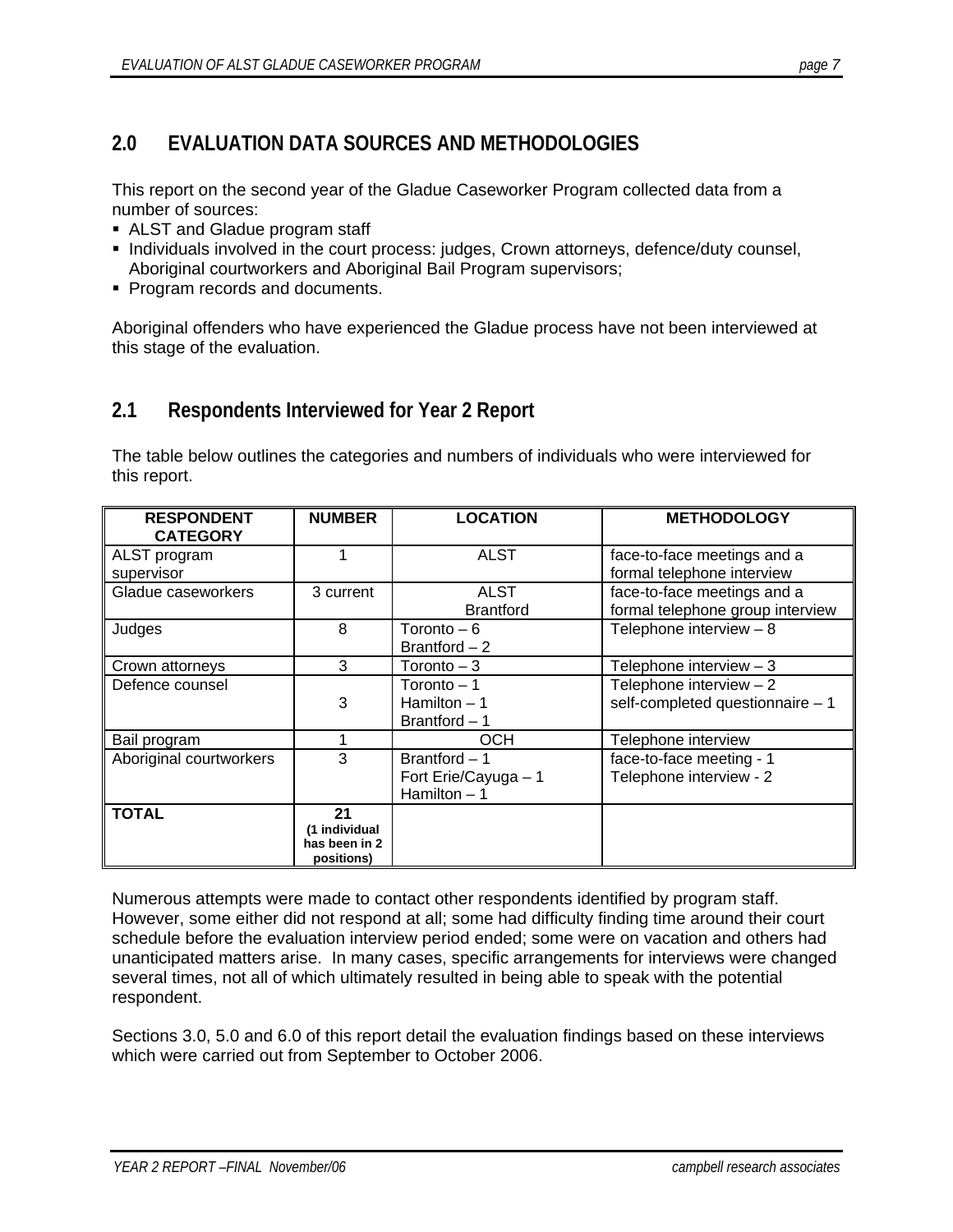### **2.2 Program Records and Documents**

ALST provided the consultants with:

- the program proposal
- quarterly and annual reports to LAO
- training materials
- samples of Gladue reports.

Where relevant, information from these sources has been integrated into the preceding and following sections of this report.

# **2.3 Data Bases Developed for the Evaluation**

At the outset of the evaluation in 2004 the consultants designed two data bases in a spreadsheet format to capture on an ongoing basis the daily activities and time required of the caseworkers and the specifics regarding characteristics of the individual clients and their cases. In the second year of the program (October 2005-September 2006) Gladue caseworkers provided information on these data bases for 26 clients and a total of 439 working days from October 2005 to the end of September 2006. This information has been summarized in sections 3.0 and 4.0 of this report.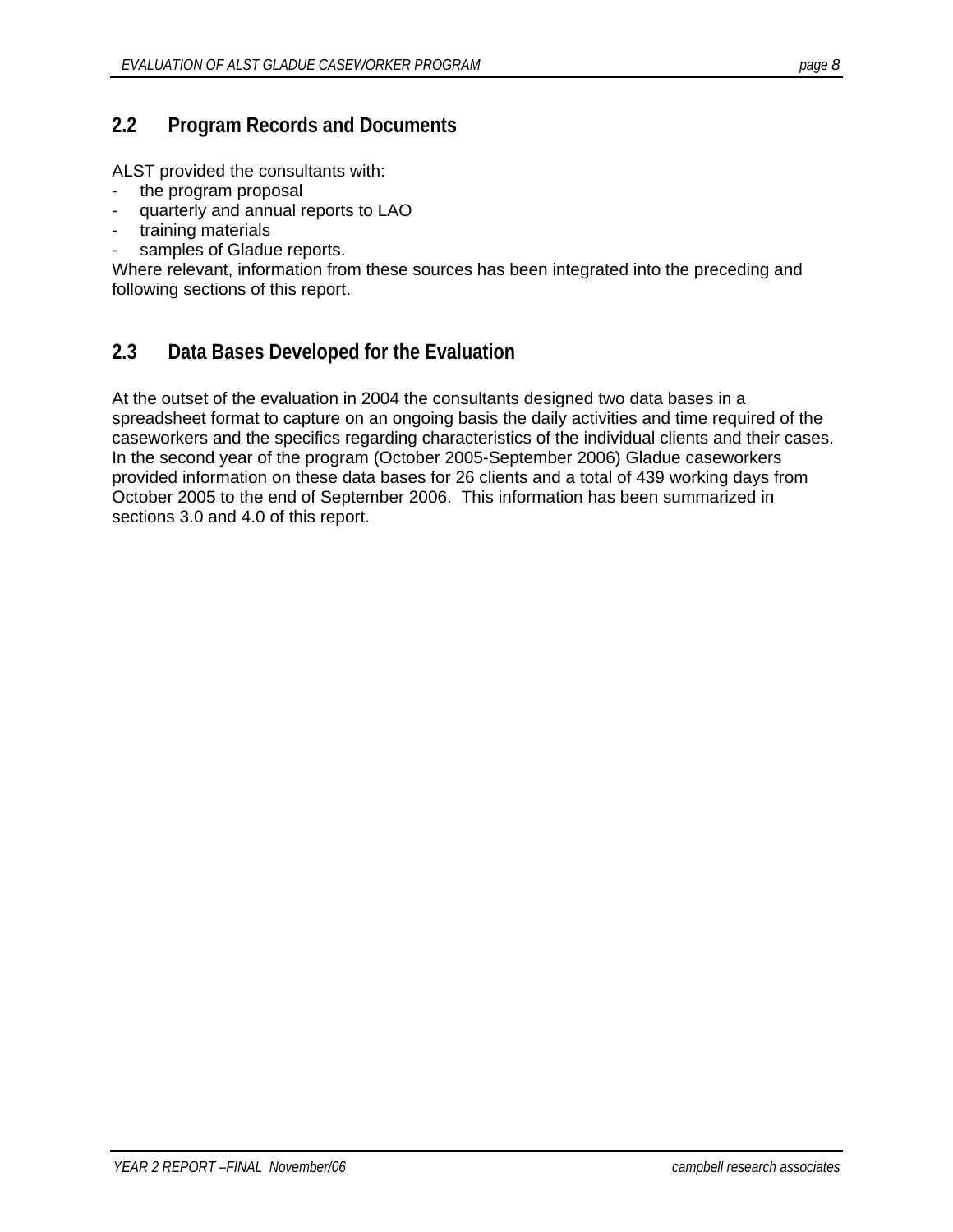# **3.0 GLADUE CASEWORKER PROGRAM OPERATION**

This section outlines the information collected from interviews and the caseworker daily activity data base as it pertains to the operation of the Gladue Caseworker Program.

#### **Gladue Caseworker Program Management Activities and Time**

As in the first year, the ALST program director estimates that supervising the Gladue Caseworker Program requires approximately 40-50 hours per month (over half of the time that the director is present at ALST). The program director is in the office four days per week (and often five) and is always available to the caseworkers, by cellphone or e-mail if not in the office. Caseworkers reported that they were always able to obtain very fast response from the program director when needed. The activities carried out by the program director in relation to this program include:

- outreach work
- meetings with justice personnel
- speaking to justice groups to educate them about Gladue and promote the program
- reviewing reports: reviews all several times after revisions
- weekly staff meetings review referrals for appropriateness
- individual meetings regarding specific cases
- responding to questions
- "troubleshooting"
- liaising with the funder
- administration, managing the budget and approving expenditures.

#### **Gladue Caseworkers' Activities and Time**

The caseworkers' tasks and time allocation is presented below based on their daily log reports.

| <b>TASK</b>                                 | <b>AVERAGE</b><br>TIME PER<br>DAY YEAR 1<br>(based on 262<br>days reported<br>bv3<br>caseworkers) | <b>PERCENTAGE</b><br>OF DAILY TIME<br><b>YEAR1</b><br>(slight<br>differences in<br>totals are due to<br>rounding) | <b>AVERAGE</b><br><b>TIME PER</b><br>DAY YEAR 2<br>(based on 439<br>days reported<br>by <sub>4</sub><br>caseworkers) | <b>PERCENTAGE</b><br>OF DAILY TIME<br><b>YEAR 2</b><br>(slight<br>differences in<br>totals are due to<br>rounding) |
|---------------------------------------------|---------------------------------------------------------------------------------------------------|-------------------------------------------------------------------------------------------------------------------|----------------------------------------------------------------------------------------------------------------------|--------------------------------------------------------------------------------------------------------------------|
| <b>Court Time - Total:</b>                  | 1.24 hrs.                                                                                         | 17.3%                                                                                                             | 2.0 hrs.                                                                                                             | 28.4%                                                                                                              |
| Travel to and from court                    | .13 hrs.                                                                                          | 1.8%                                                                                                              | .36 hrs.                                                                                                             | 5.1%                                                                                                               |
| Time spent in court                         | 1.11 hrs.                                                                                         | 15.4%                                                                                                             | 1.64 hrs.                                                                                                            | 23.4%                                                                                                              |
| <b>Office Time - Total:</b>                 | 5.54 hrs.                                                                                         | 77.1%                                                                                                             | 4.73 hrs.                                                                                                            | 67.1%                                                                                                              |
| Report research and preparation             | 2.67 hrs.                                                                                         | 37.1%                                                                                                             | 3.03 hrs.                                                                                                            | 43.0%                                                                                                              |
| Administration                              | .52 hrs.                                                                                          | 7.2%                                                                                                              | .84 hrs.                                                                                                             | 11.9%                                                                                                              |
| Consulting with supervisor/team<br>meetings | .19 hrs.                                                                                          | 2.6%                                                                                                              | .22 hrs.                                                                                                             | 3.1%                                                                                                               |
| Other in-office tasks                       | 2.16 hrs.                                                                                         | 30.0%                                                                                                             | .64 hrs.                                                                                                             | 9.1%                                                                                                               |
| Out of Office Time - Total:                 | .41 hrs.                                                                                          | 5.7%                                                                                                              | .33 hrs.                                                                                                             | 4.7%                                                                                                               |
| Travel for meetings/interviews              | .13 hrs.                                                                                          | 1.8%                                                                                                              |                                                                                                                      |                                                                                                                    |
| Meetings with Gladue clients                | .10 hrs.                                                                                          | 1.4%                                                                                                              | not tracked in                                                                                                       | not tracked in                                                                                                     |
| Meetings with justice personnel             | .06 hrs.                                                                                          | $.8\%$                                                                                                            | year 2                                                                                                               | year 2                                                                                                             |
| Conferences/workshops/seminars              | .12 hrs.                                                                                          | 1.7%                                                                                                              |                                                                                                                      |                                                                                                                    |
| <b>Total Daily Hours</b>                    | <b>7.19 HRS</b>                                                                                   | 100%                                                                                                              | <b>7.05 HRS</b>                                                                                                      | 100%                                                                                                               |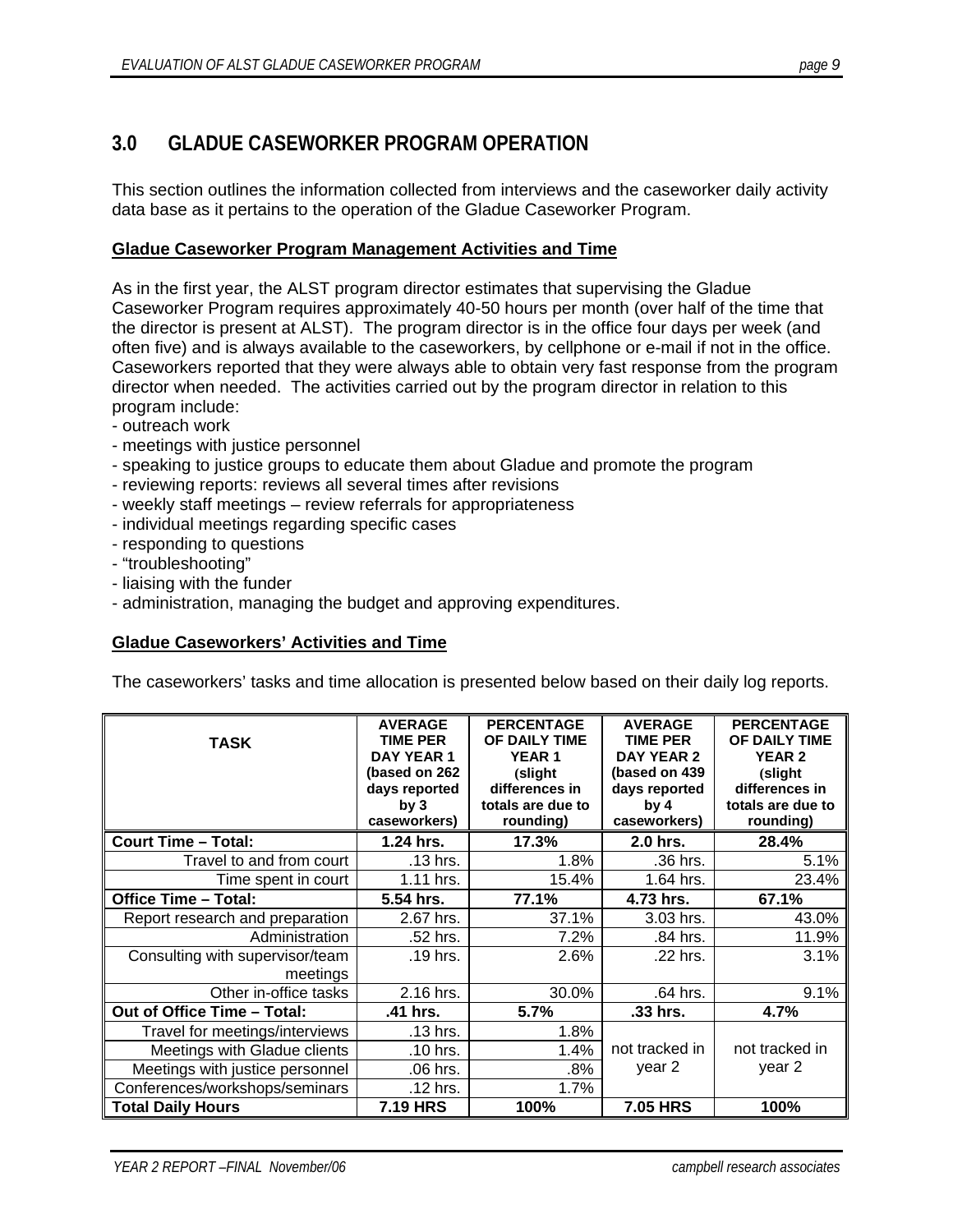As the table indicates, the greatest proportion of caseworker time in both year 1 and year 2 was devoted to the research and writing required to produce the Gladue reports. This has increased somewhat in the second year (43.0% versus 37.1%). While over three-quarters of their time in year 1 (77.1%) was spent in the office either preparing reports or carrying out related tasks, in year 2 this has declined to approximately two-thirds of caseworker time (66.7%). Travelling to court and being in court now occupies over one-quarter (28.4%) of their time whereas in year 1 these tasks consumed less than one-fifth of the caseworkers' overall time (17.3%). As in year 1, other out-of-office time for meetings and interviews accounts for a relatively small proportion of their total hours (5.7% in year 1 and 4.7% in year 2).

#### **Other ALST Contributions to the Gladue Caseworker Program**

ALST contributions to the program in addition to caseworkers and management are:

- applications to treatment centres;
- purchase of bus tickets and putting individuals on the bus (recently hired a 'follow-up' worker);
- appearance in court as an intervenor on some cases.

#### **Gladue Reports**

The Gladue reports themselves contain the following information:

- offender's name;
- names of the defence counsel and the judge;
- sentencing date;
- a synopsis of the offence;
- past record of the offender;
- individual's personal circumstances;
- contacts made with the offender's family;
- options for services consistent with proposed sentence;
- plan for services to meet offender's needs;
- putting the offender's situation into the Aboriginal context by describing the systemic issues affecting Aboriginal people, e.g., history of adoption or foster home, impact of residential schools on the offender or offender's family, homelessness, factors leading to a separation from Aboriginal traditions;
- any applications to and arrangements made with residential treatment facilities;
- recommendations for sentence taking into consideration the Crown's submission.

The steps taken to prepare the Gladue reports include:

- at least one, and usually more than one, one-two hour interview, in person and/or by telephone as required, is carried out with the offender;
- family members are contacted for information; sometimes the offender prefers not to have this done but caseworkers deem it important to corroborate the offender's statements;
- treatment services are contacted and arrangements are made for the offender to receive these;
- obtaining information from the Crown Attorney involved regarding their initial sentencing position;
- the proposed treatment plan and sentencing recommendations are discussed with the offender; the offender needs to understand and agree to these.

In the second year of the program, 75 cases requiring Gladue reports have been referred to ALST. According to the caseworkers, it takes five to ten working days to prepare a report.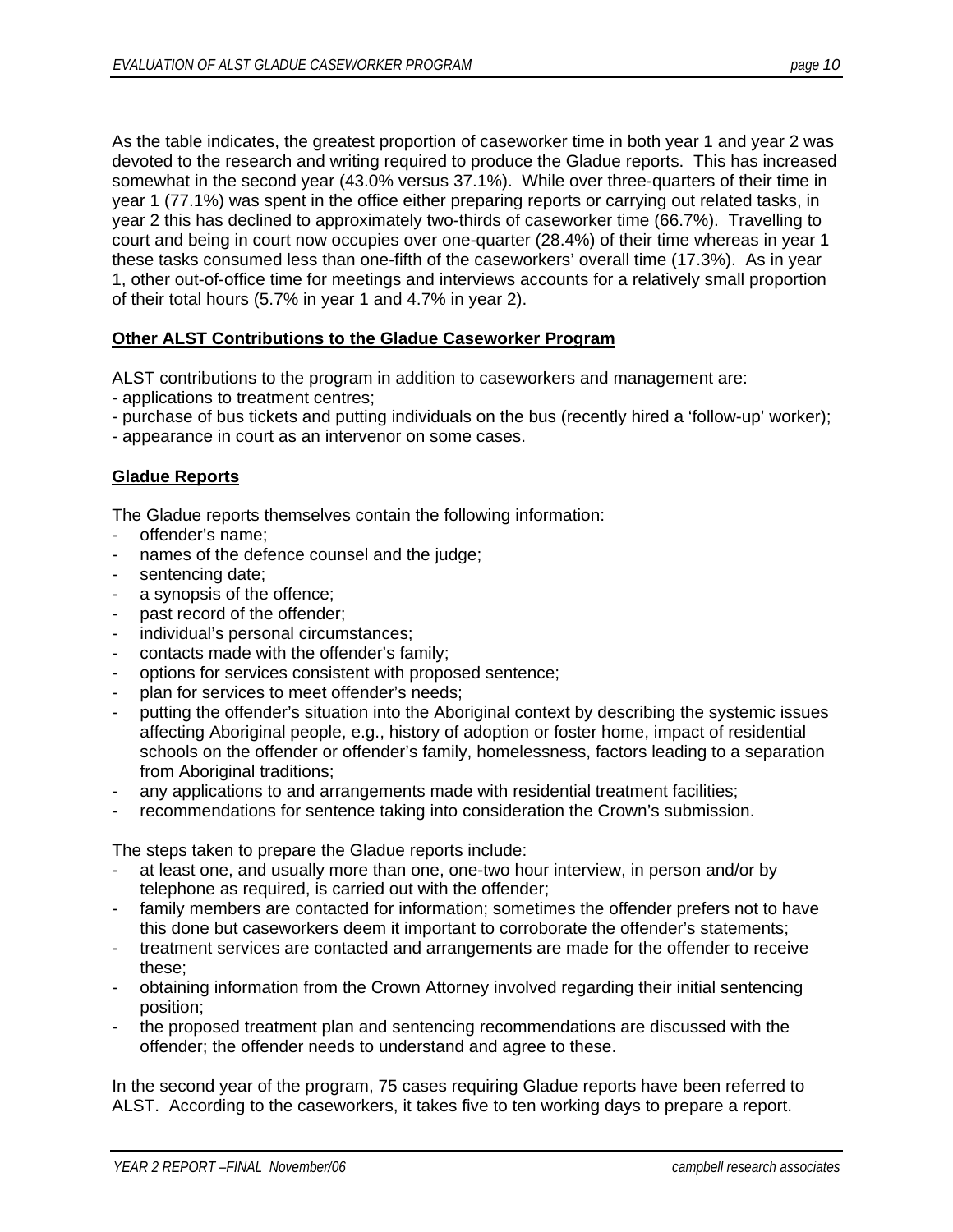Given their overall workload, including their attendance at court two-three days a week, four to six weeks are necessary to provide a Gladue report to the court. Caseworkers indicated that their realistic capacity is carrying three reports at a time. The reports are provided to all parties, i.e., judge, Crown, defence, the day prior to the sentencing date.

The number of days from referral of the offender for a Gladue report to the actual sentencing date is described in the table below.

| <b>NUMBER OF DAYS</b>        | <b>NUMBER OF CASES (26)</b> |
|------------------------------|-----------------------------|
| 20 or fewer                  | 4                           |
| $21 - 30$                    | 4                           |
| $31 - 40$                    | 2                           |
| 41-50                        | 8                           |
| 51-60                        | 2                           |
| 61-70                        |                             |
| 71-80                        |                             |
| 105                          |                             |
| 176                          |                             |
| 194                          |                             |
| 328                          |                             |
| <b>Report Withdrawn</b>      | 2                           |
| <b>Offender Disappeared</b>  |                             |
| <b>Referral Date Unknown</b> |                             |

The caseworkers estimate that the length of elapsed time to prepare a report has increased in the second year of the program due to the growing number of referrals. They also indicated that, currently, up to six weeks may be necessary (i.e., a total of 42 elapsed days). However, it appears that almost forty per cent of cases (10 out of 26 known) have been sentenced in 40 days or less. To control the workload carried by the caseworkers and the time required to provide the court with the Gladue reports ALST has instituted the policy of not accepting Gladue requests where offenders are facing short sentences (i.e, less than 30 days) when they are remanded to custody pending sentence. However, every case is decided on its own merits by the program director. Information sessions have been held to inform judges and defence of this policy.

#### **Comparison of Pre-Sentence Reports with Gladue Reports**

Pre-sentence reports (PSRs) are prepared by probation officers at the request of the court and contain information about the offence and the offender that may be helpful to the court in determining sentence. They are usually based on information obtained from the offender's record, the arresting officers and other sources who may have had an association with the offender.

Almost all judges (except for one who was "not sure" – not yet having seen a great many Gladue reports) see the reports as being distinctly different from PSRs in several respects:

- The reports deal with the offender in a holistic and "healthy" way there is an open acknowledgement of the individual's problems without passing judgement on the person or "labeling" them;
- Occasionally PSRs reference the Gladue report;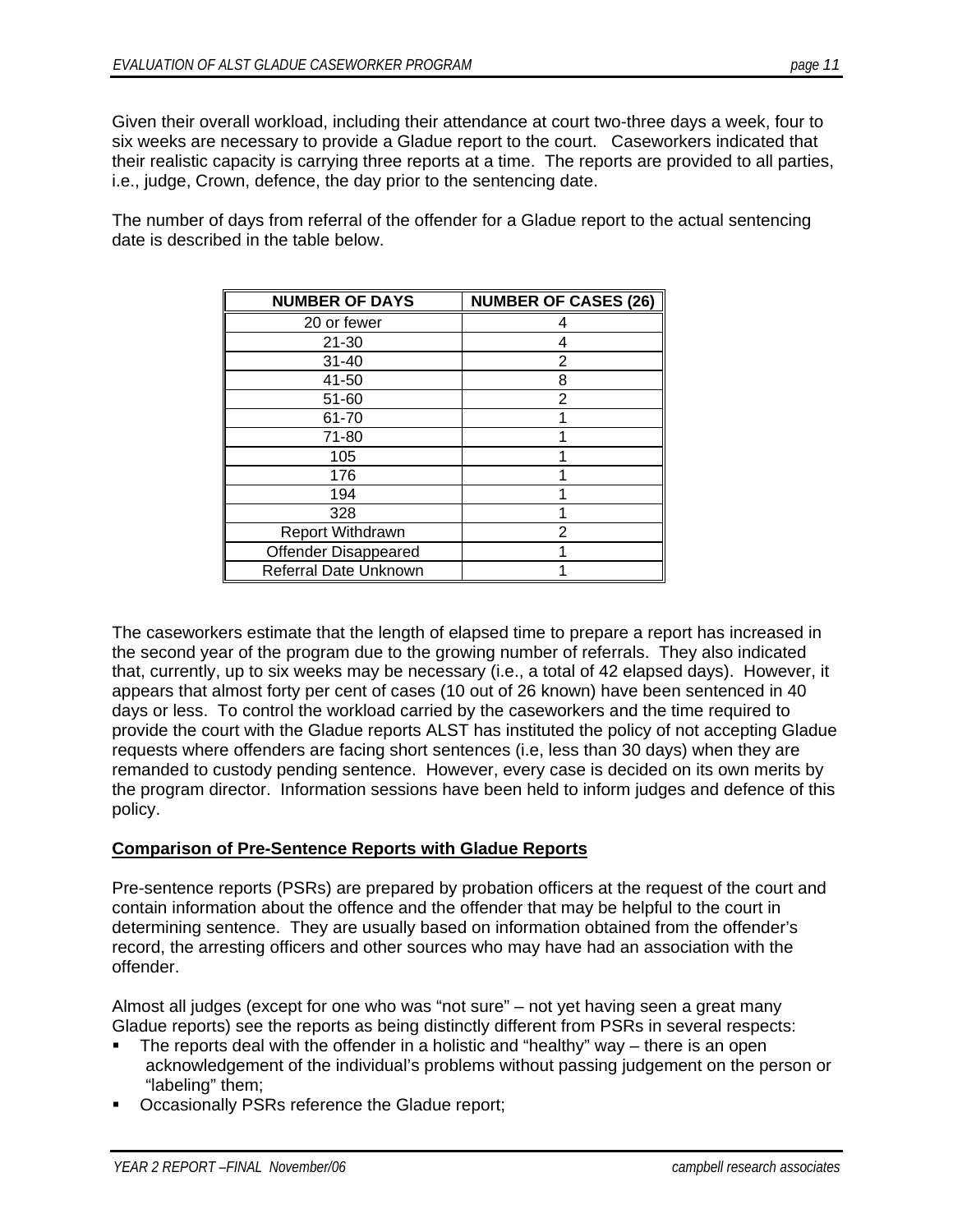- Gladue reports are better organized and provide much greater detail, especially regarding the culture and history of the offender as an Aboriginal person (2 responses);
- The Gladue reports focus on factors relevant to section 718.2(e);
- The Gladue reports build a plan for the offender that is based on Aboriginal programs and services (3);
- The Gladue reports include much more background regarding the offender's family and personal history;
- **PSRs do not specifically address the needs of the particular offender;**
- **PSRs are highly structured and always follow a routine format.**

One judge commented that there is a fair amount of overlap between the Gladue reports and PSRs with PSRs having the advantage of access to institutional records regarding the offender. In addition, PSRs are more directive regarding a recommended disposition.

All three Crowns felt that there is a difference between Gladue reports and PSR's. All also felt that Gladue reports provide greater detail on the background of the accused and draw out the issues facing the accused. One Crown noted that the Gladue reports provide referral information for programs within the Aboriginal community that are culturally appropriate.

Two out of three defence consider the Gladue reports to be different from PSRs:

- The areas of concentration they go much further with respect to the background of the offender;
- There is much greater detail;
- **The Gladue caseworkers interview family members.**

Courtworkers commented that the differences between Gladue reports and PSRs include:

- Gladue reports are more in-depth and well written;
- **Gladue reports provide more background on the behaviour of the individual and why it is** that way; they provide a different view of the accused and better information for the judge and defence.

One courtworker noted that in some cases both a PSR and a Gladue report are being requested and felt this is not necessary.

The Aboriginal Bail Program supervisor also sees differences between Gladue reports and presentence reports:

- Gladue reports are more sensitive to the background of the accused;
- Gladue reports provide more background on the accused and more information about the family;
- the plan is an important part of the Gladue report.

### **The Gladue Process**

According to the caseworkers identification of candidates for Gladue usually occurs at the point at which the accused enters his/her plea. In the non-Gladue courts these candidates are often identified to the caseworker by the courtworker (where there is one) and the offender's defence counsel or duty counsel. Judges have also made requests to the courtworker when there is no caseworker in court (as they usually attend the non-Gladue courts for sentencing) and the courtworker contacts the ALST program manager with the referral. In the Gladue courts most often defence/duty counsel bring cases to the caseworker's attention.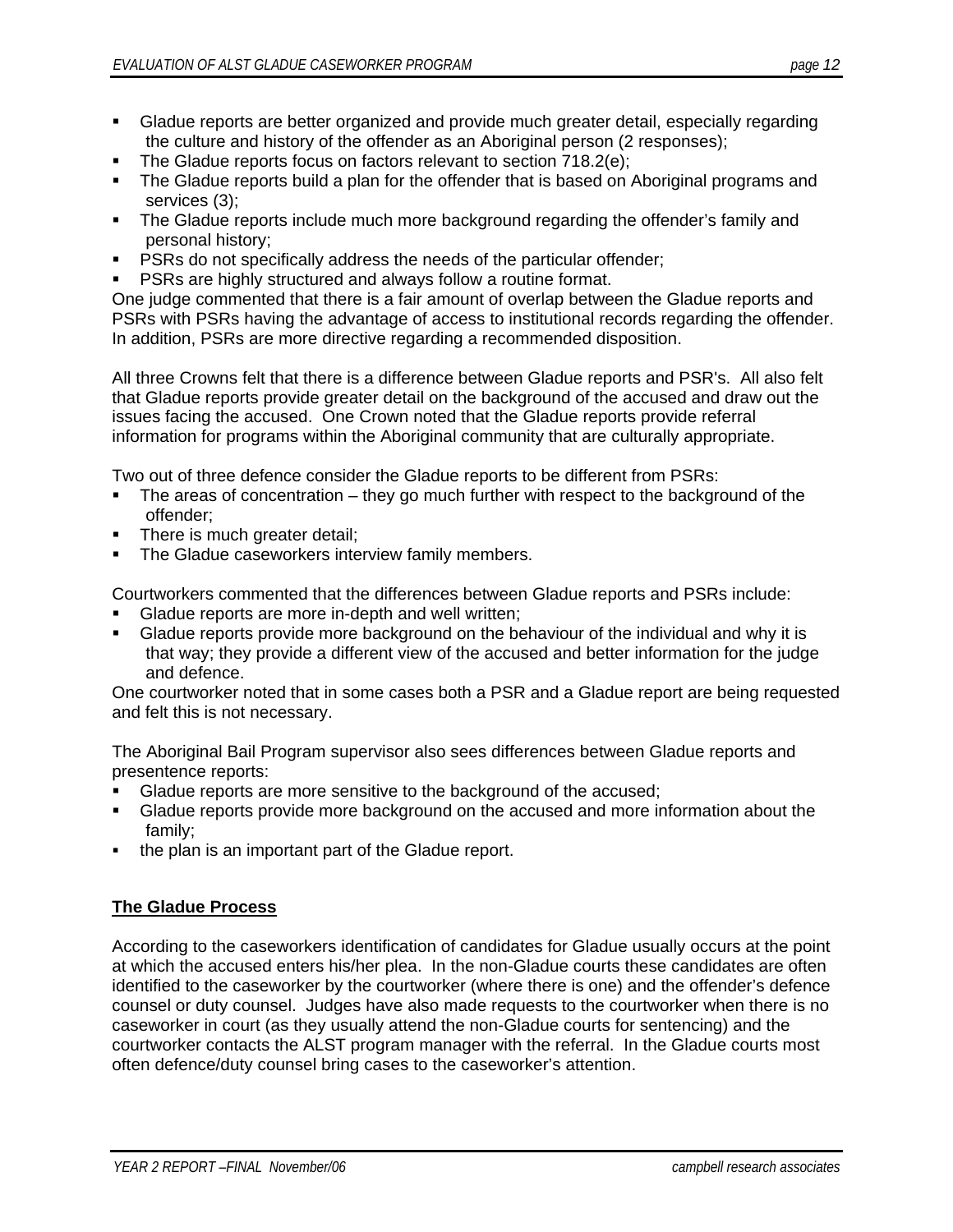Judges indicated that, in most cases, defence have requested a Gladue report of the court although sometimes the judge has done this when they see an offender for whom it might be appropriate and defence has not asked for one.

Based on the interviews carried out all three Crowns indicated that they had proposed offenders for Gladue by speaking directly to the accused person, the defence counsel or Aboriginal courtworkers. In all cases mentioned, a Gladue caseworker was available.

Defence counsel interviewed said that the courtworker often advises them of a candidate for Gladue when a plea is entered. Courtworkers confirmed that they have proposed a Gladue process for an accused person, usually by mentioning the option to a defence counsel. Both of these courtworkers found that Gladue caseworkers were available when needed. In non-Gladue courts when a caseworker has not been present defence has completed a referral form which is sent to ALST with the request.

Only one judge reported seeing a challenge to the application of Gladue. This challenge was made by the Crown based on questioning the identification of the offender as an Aboriginal person. The judge accepted the offender's statement in this regard.

Three Crowns who were interviewed have challenged the application of Gladue for a number of reasons:

- non-Aboriginal people applying issue of self-identification;
- **the judiciary not being well informed about the Gladue process;**
- the lack of resources to support recommended plans this is not a problem in the Toronto area, but in other places.

Two defence counsel have experienced a challenge regarding the application of Gladue, in one case because it was seen to be duplicating the PSR and in the other case because it involved a young offender. Neither of the two courtworkers interviewed have seen any challenges in applying Gladue

Five of the eight judges have experienced an offender who declined Gladue. In most cases, the offender wanted to shorten their custody as they were spending time in remand before sentence and did not want to wait for the Gladue report. In some instances, the offender was not willing to have family members contacted for the purpose of the report. Most often the offender's refusal was accepted although one judge reported ordering a Gladue report despite the decline because the offender would have been better served.

Two of the three Crowns indicated that offenders declined a Gladue process for similar reasons, i.e., they just want to plea and do the time or for personal reasons that "only make sense to the accused".

One (of three) defence lawyers had a client who declined Gladue because the time to obtain the report would have been greater than the time in custody being requested by the Crown (the offender having been remanded to custody instead of bail pending sentence). No report was prepared in this case.

One of two courtworkers had seen an accused person decline a Gladue process. In this case, the defence noted that a PSR had already been prepared and they should move forward as "PSRs are just about the same as Gladue" (the courtworker noted they are not). The accused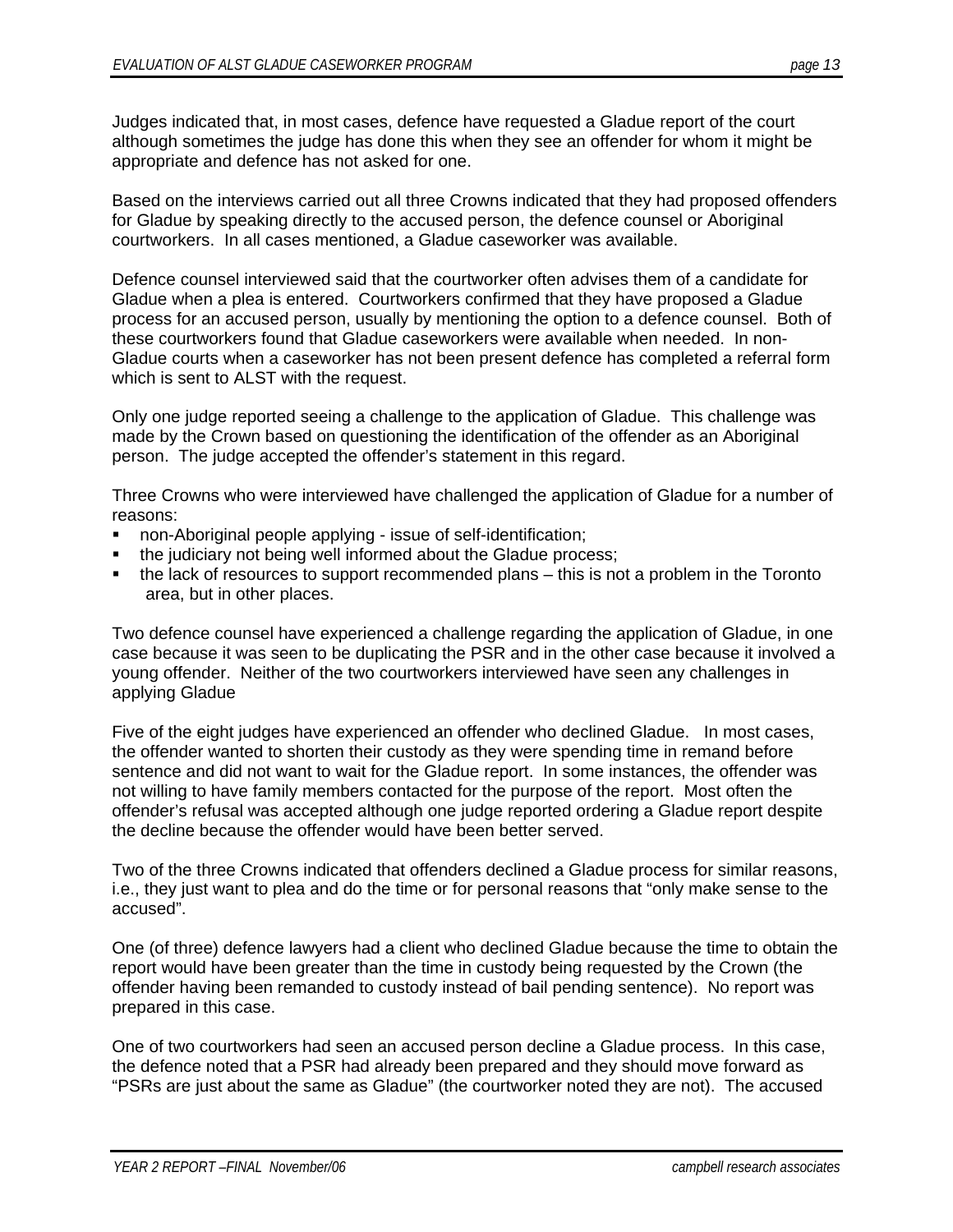agreed and the case proceeded. In the end the accused received probation, an outcome the courtworker felt would have been the same, in this case, under Gladue.

#### **Program Issues**

A number of issues related to the Gladue caseworker program operation were identified by the caseworkers and program director.

- ▶ The workload for Gladue caseworkers is increasing with the result that it is taking a longer time to provide reports to the court. This is the one criticism that judges, defence and Crowns expressed (see section 5.0 below). Caseworkers attend the Gladue courts on a regular basis, though sometimes there are no or very few cases which are referred (or appropriately referred) for Gladue. Caseworkers indicated frustration with their nonproductive time in court when they could otherwise be working on reports.
- The caseworker appears in the non-Gladue courts only on the day set for sentence. However, there can be several postponements. The result is that the caseworker travels to and spends time in court unnecessarily.
- Caseworkers feel pressures from a number of directions (i.e., judges, Crowns, defence with clients in custody) to "speed up" the reports. However, they are very concerned about the quality and accuracy of the reports as they are responsible for obtaining the information and basing recommendations on this. It is not clear that there is a simple answer to this – whether it is a scheduling organizational issue, a resource issue or an ongoing situation that is an integral aspect of the functioning of the justice system.
- Some justice personnel have suggested preparing "short', "expedited" and "stand-down" reports (see section 6.0), partly as a solution to the time issue. A report could be prepared based on one meeting with the offender and the development of sentencing options. However, this falls far short of the areas covered by Gladue reports which, according to the justice respondents, are their major strength. These "short" reports appear to be closer to the nature of the PSRs that are now readily available, except that the disposition options would be non-custodial. It is not clear that such reports would adequately meet the needs of either the court or the offender.
- $\blacktriangleright$  Identification of Gladue candidate where Aboriginal identity is in question judges and caseworkers generally accept the statement of the offender. Some respondents raised the question of whether there should there be a standard process for assessing identification. However, ALST is not prepared to carry out any determinations for the court of whether or not a person is Aboriginal.
- Residential treatment centres, which are an important resource for offenders, often will not accept individuals and make concrete arrangements until after sentence has been passed by the court; however, judges needs to see specific plans for the offender in the Gladue report prior to sentence.
- $\blacktriangleright$  It is important to have the cooperation of courtworkers, bail program workers and others (in Brantford - the Native Inmate Liaison officers, probation officer and the justice programs). Over the past year, relationships among other Aboriginal justice workers and the Gladue program have been very effective in promoting the smooth functioning of the program.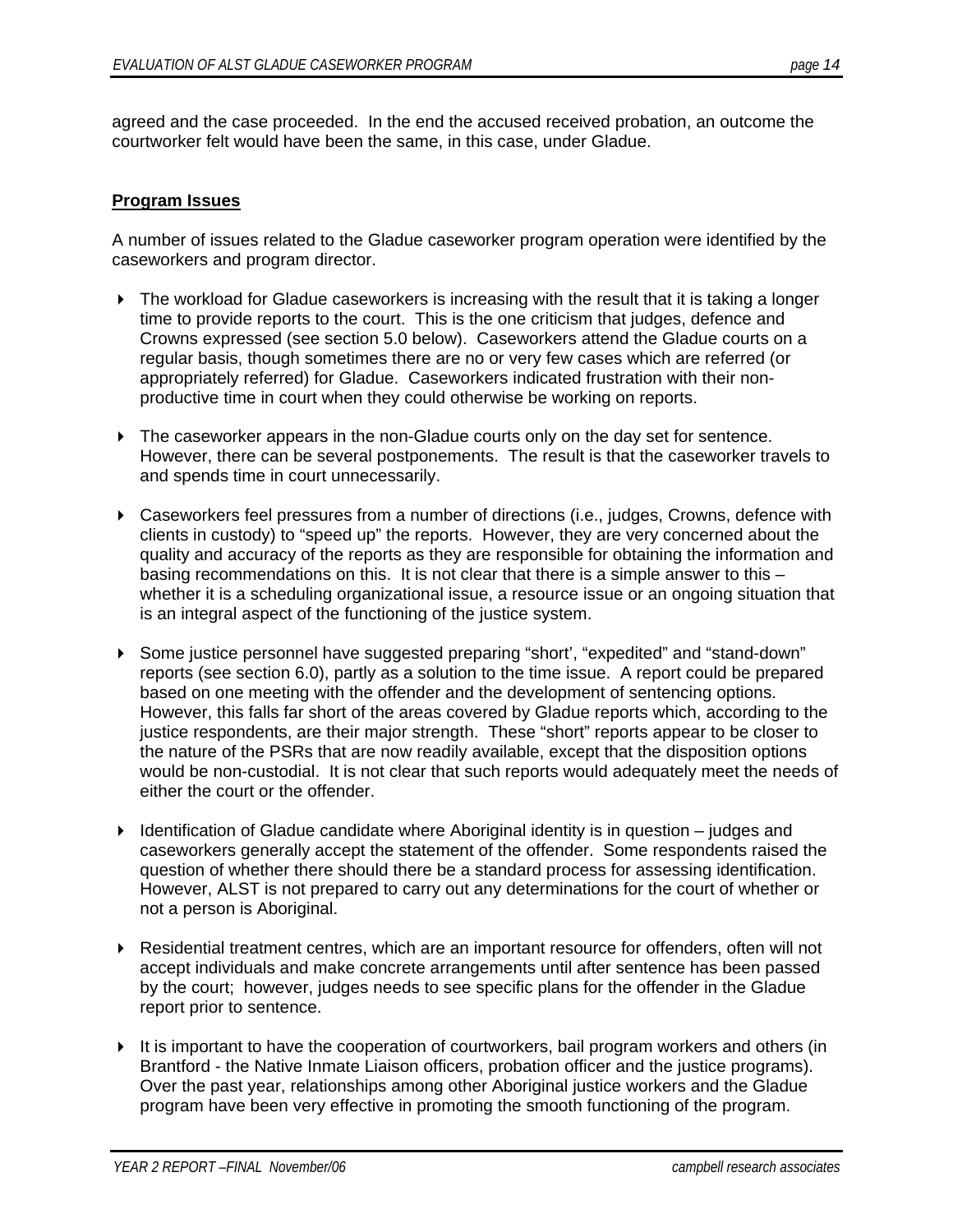▶ The distinction between the role of the Aboriginal courtworker and that of the Gladue caseworker remains unclear for some justice personnel. This sometimes leads to the expectation that caseworkers will carry out courtworker tasks if the courtworker is not available.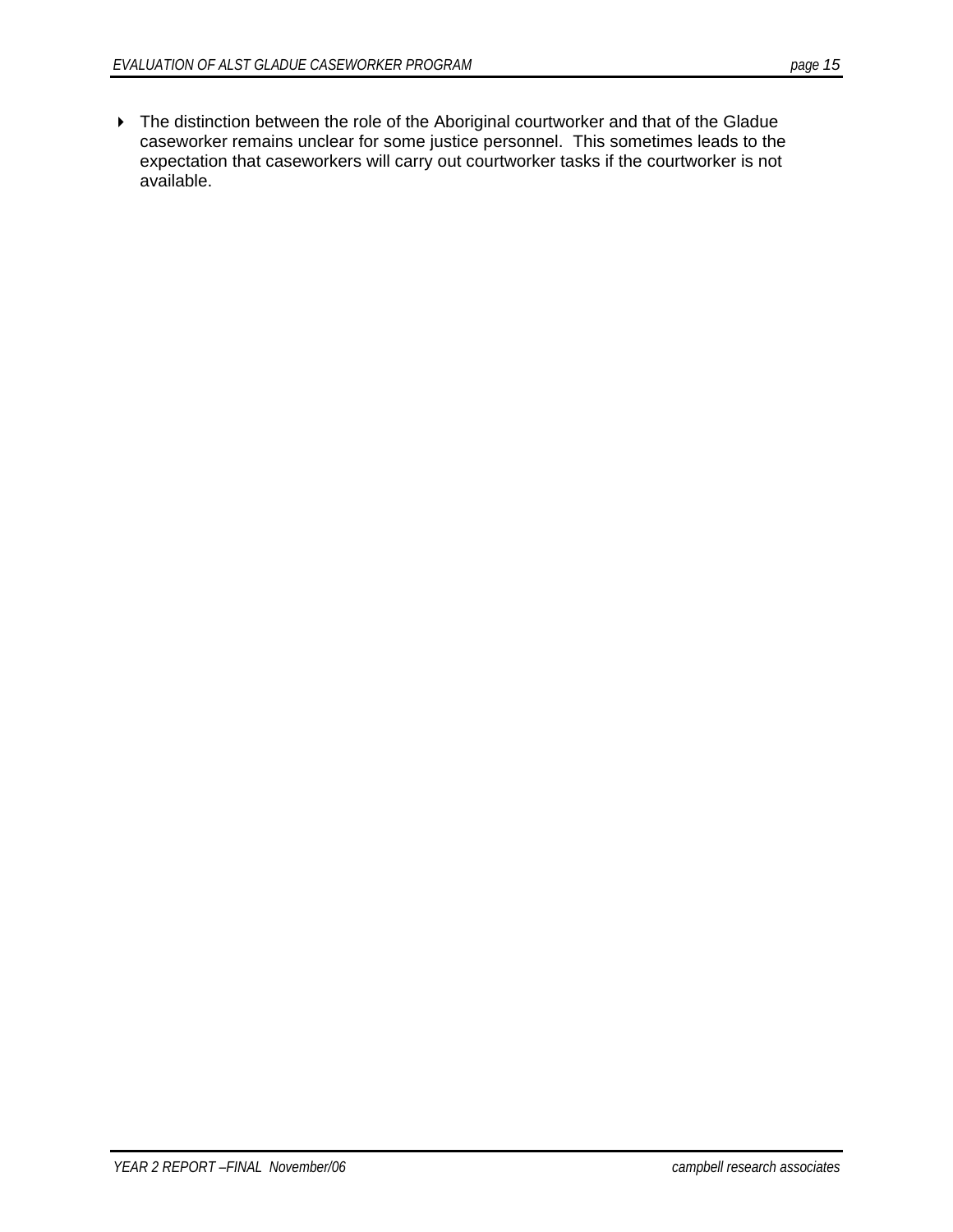# **4.0 PROFILE OF GLADUE CASES**

The two sections below present a profile of the characteristics of offenders for whom Gladue reports have been prepared and an outline of the types of cases associated with these offenders. ALST estimated that approximately 75 Gladue reports had been prepared for all Gladue and other courts from October 2005 to October 2006. Caseworkers were able to document a total of 26 cases on the data base prepared by the evaluators. Turnover in the caseworkers, revisions of the data base format and training of the caseworkers in the use of the data base resulted in some cases not being captured during this time period. It should be kept in mind that the client profile is based on only a third of the offenders for whom reports have been prepared and, as a result, is not representative of all of the Gladue cases.

### **4.1 Client Profile**

The following table outlines a profile of the offenders for whom Gladue reports were prepared between October 2005 and the end of September 2006.

| <b>CHARACTERISTIC</b>              | <b>NUMBER OF CLIENTS</b><br>(Total clients = 26) |
|------------------------------------|--------------------------------------------------|
| Age at Referral:                   |                                                  |
| 16 years                           | 1                                                |
| 17-19 years                        | $\overline{2}$                                   |
| 20-25 years                        | 6                                                |
| 26-30 years                        | $\overline{2}$                                   |
| 31-35 years                        | 3                                                |
| 36-40 years                        | $\overline{2}$                                   |
| 41-45 years                        | 6                                                |
| Over 45 years                      | 1                                                |
| Unknown                            | 3                                                |
| <b>Young Offenders:</b>            | $\overline{2}$                                   |
| Gender:                            |                                                  |
| Male                               | 19                                               |
| Female                             | 3                                                |
| Unknown                            | 4                                                |
| <b>Prior Mental Health Issues:</b> |                                                  |
| Yes                                | 8                                                |
| <b>No</b>                          | 13                                               |
| Unknown                            | 5                                                |
| Fostered/Adopted:                  |                                                  |
| Yes                                | 8                                                |
| No                                 | 14                                               |
| Unknown                            | 4                                                |
| <b>Childhood Physical Abuse:</b>   |                                                  |
| Yes                                | 14                                               |
| <b>No</b>                          | 8                                                |
| Unknown                            | 4                                                |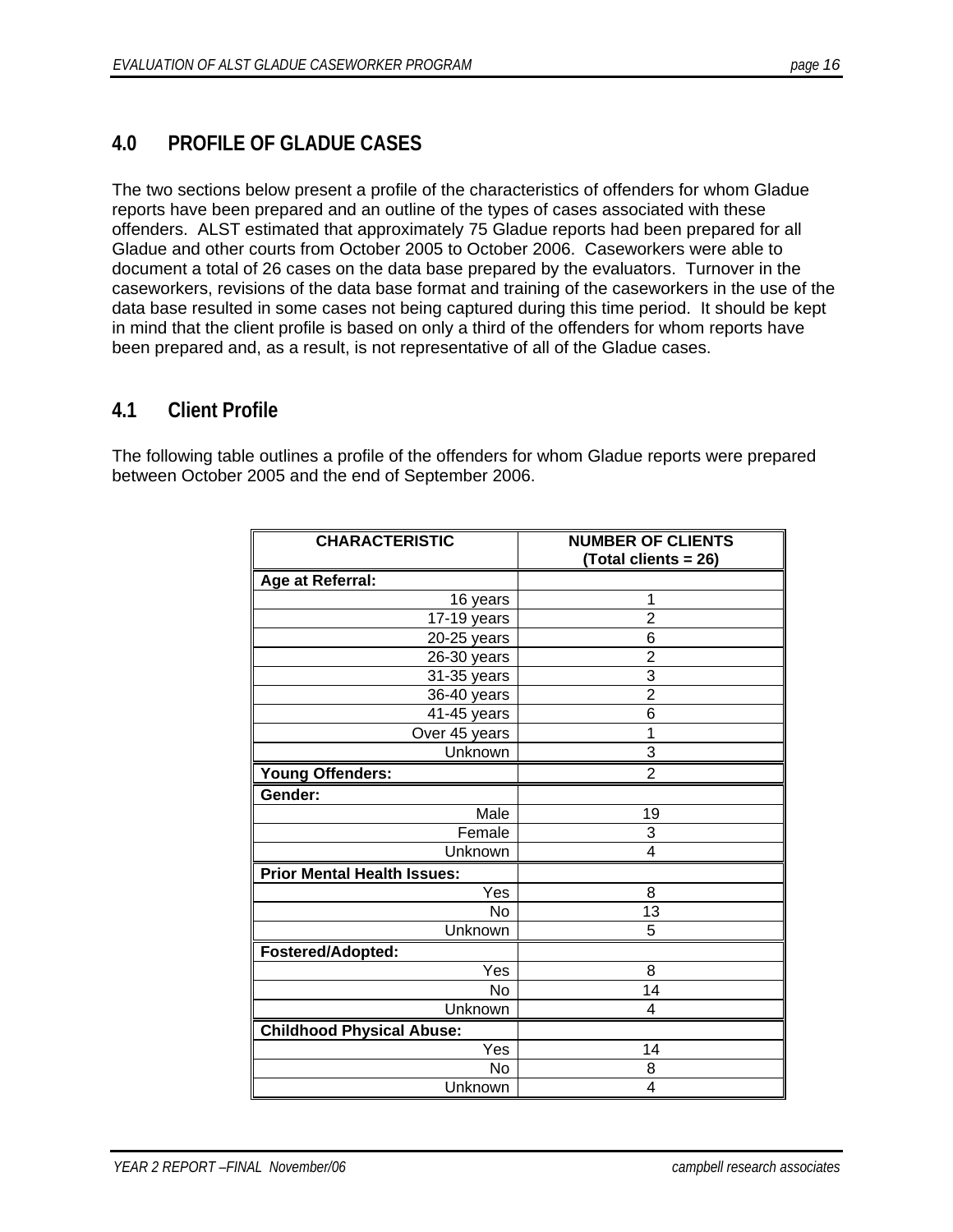| <b>CHARACTERISTIC</b>                    | <b>NUMBER OF CLIENTS</b><br>(Total clients = 26) |
|------------------------------------------|--------------------------------------------------|
| <b>Childhood Sexual Abuse:</b>           |                                                  |
| Yes                                      | 11                                               |
| No                                       | 10                                               |
| Unknown                                  | 5                                                |
| <b>Residential School - Family:</b>      |                                                  |
| Yes                                      | 0                                                |
| No                                       | 21                                               |
| Unknown                                  | 5                                                |
| <b>Residential School - Offender:</b>    |                                                  |
| Yes                                      | 0                                                |
| No                                       | 23                                               |
| Unknown                                  | 3                                                |
| <b>Involved with Aboriginal Culture/</b> |                                                  |
| <b>Community:</b>                        |                                                  |
| Yes                                      | 14                                               |
| No                                       | 9                                                |
| Unknown                                  | 3                                                |

Offenders ranged in age from16 to 46 years. One-half are under 31 years and one-half are 31 or over. The great majority are male. Fewer than half have been diagnosed with prior mental health issues and the same proportion has had a history of being fostered or adopted. Almost two-thirds had experienced physical abuse in childhood while approximately fifty per cent had a background of sexual abuse. Among these 26 cases, none of the families of offenders or the offenders themselves are reported to have experienced residential school. However, these are only one-third of the offenders for whom reports have been prepared in the past year and caseworkers indicated that many of the offenders have in fact had family members who had attended residential schools. More than half of the 26 individuals for whom information has been provided have some involvement with their Aboriginal culture and community.

# **4.2 Profile of Court Cases**

The table below outlines a number of characteristics of the cases and Gladue referrals of the 26 individuals for whom information was provided.

| <b>CHARACTERISTIC</b>                                              | <b>NUMBER OF CLIENTS</b><br>(Total clients = 26) |
|--------------------------------------------------------------------|--------------------------------------------------|
| <b>Referred by:</b>                                                |                                                  |
| Judge                                                              |                                                  |
| Defence                                                            | 18                                               |
| Duty Counsel                                                       | 2                                                |
| Unknown                                                            | າ                                                |
| <b>History of being Referred to</b><br><b>Mental Health Court:</b> |                                                  |
| No                                                                 | 23                                               |
| Jnknown                                                            | 3                                                |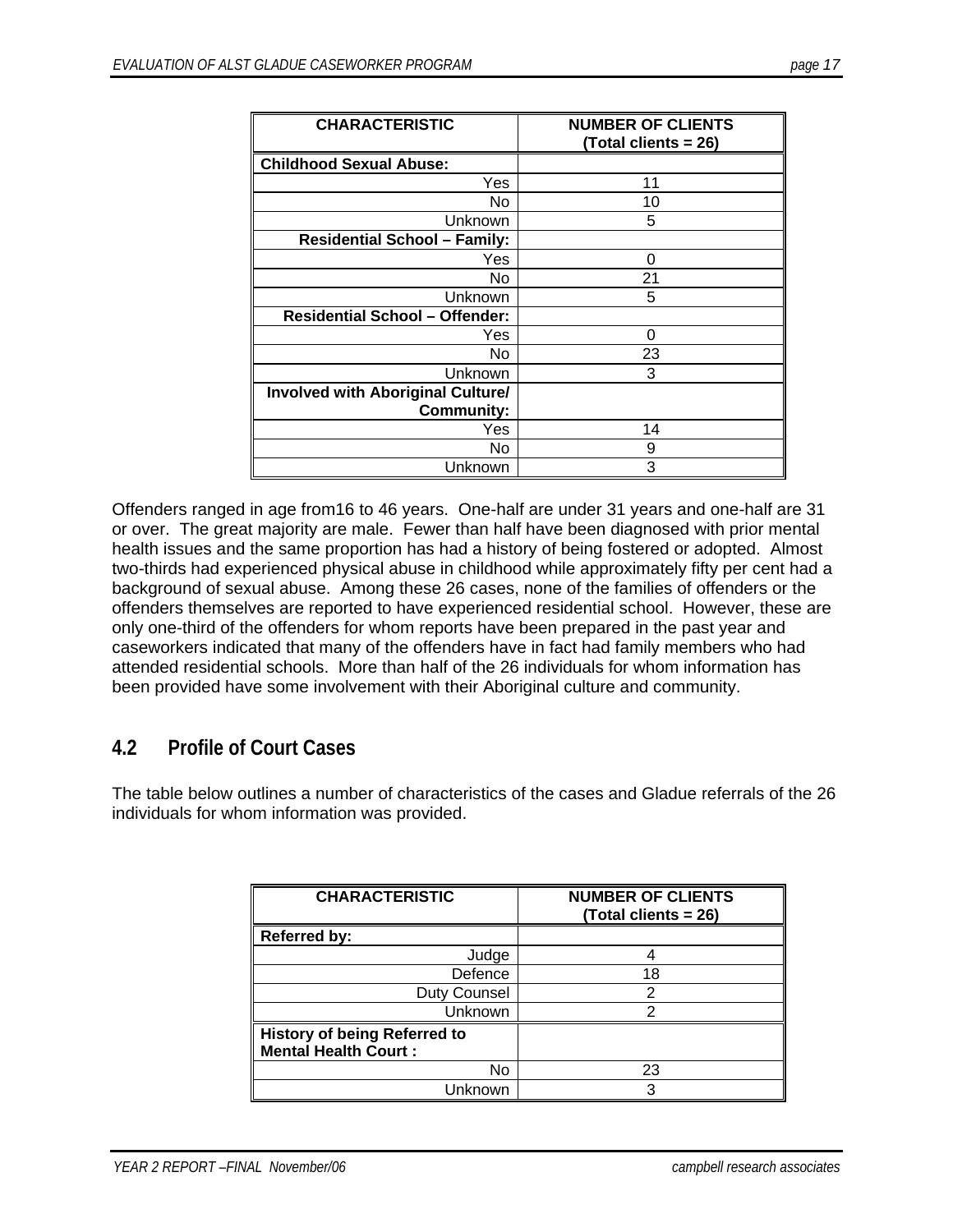| <b>CHARACTERISTIC</b>                                      | <b>NUMBER OF CLIENTS</b><br>(Total clients = 26) |
|------------------------------------------------------------|--------------------------------------------------|
| <b>Pre-sentence Custody on Gladue</b><br><b>Charges:</b>   |                                                  |
| Yes                                                        | 15                                               |
| <b>No</b>                                                  | $\overline{7}$                                   |
| Unknown                                                    | 4                                                |
| Days in Custody Prior to<br>Sentencing:                    |                                                  |
| 3                                                          | 1                                                |
| $\overline{57}$                                            | 1                                                |
| 73                                                         | 1                                                |
| 105                                                        | 1                                                |
| 147                                                        | 1                                                |
| 154                                                        | 1                                                |
| 172                                                        | 1                                                |
| 185                                                        | 1                                                |
| 225                                                        | $\overline{2}$                                   |
| 717                                                        | 1                                                |
| Unknown                                                    | 8                                                |
| <b>PSR Report Submitted:</b>                               |                                                  |
| Yes                                                        | 11                                               |
| No                                                         | 10                                               |
| Unknown                                                    | 5                                                |
| <b>Sentence Consistent with</b><br><b>Recommendations:</b> |                                                  |
| Completely                                                 | 11                                               |
| Mostly                                                     | 4                                                |
| To some extent                                             | $\overline{2}$                                   |
| Not at all                                                 | $\overline{2}$                                   |
| Unknown                                                    | 6                                                |

Over 80 per cent of the Gladue referrals came from defence/duty counsel. One-third of the offenders had been granted bail while two-thirds had been remanded to custody on the charges for which they were to be sentenced under Gladue. The range of custody time varies from three days to 717 days. Most had spent over 100 days in custody.

In addition to the Gladue report, a PSR was submitted for half of these offenders. In half of the cases the recommendations contained in the Gladue report were "completely" accepted as the basis for sentence. For another quarter the sentence was "mostly" consistent with the Gladue recommendations. In two cases none of the sentencing conditions of the Gladue report were acted upon (one offender was given 16 months additional).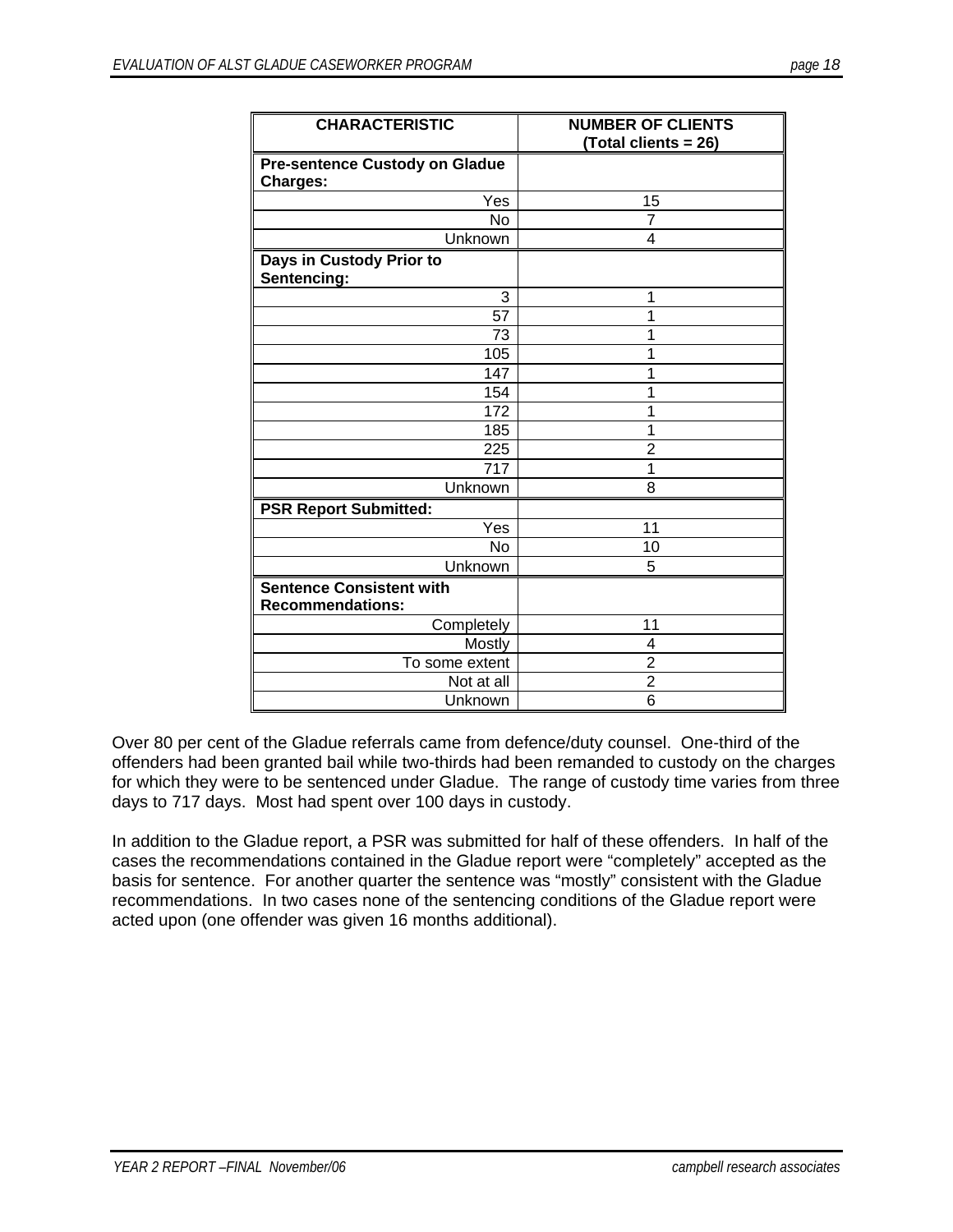# **5.0 RESULTS OF THE GLADUE PROGRAM**

#### **Format and Structure of the Gladue Reports are Appropriate and Helpful**

All of the respondents interviewed at this stage of the evaluation were asked whether the format and structure of the Gladue reports they had received were appropriate and helpful for the purpose of sentencing.

All judges interviewed feel that the format and structure of the Gladue reports are appropriate and helpful. According to them, the reports are helpful in several ways:

- the background of offenders is provided in depth, both in terms of generic factors related to the history of Aboriginal people in Canada and specific circumstances regarding the offender's life;
- the Gladue reports propose community-based options for the disposition of the offender with a detailed treatment plan that responds to the needs of the individual;
- the plan includes referrals to services and the involvement of an aftercare worker at ALST who will follow-up with the offender to connect the individual with these services;
- $\blacksquare$  the reports focus on the particular factors that are relevant to section 718.2(e) and are targeted to these issues;
- the service plans are based on the involvement of the Aboriginal community and programs;
- the reports provide an honest opinion regarding the offender's motivation for rehabilitation;
- the reports are written in a direct and straightforward manner.

Two judges, with longer experience with the Gladue court, indicated that the reports are now much more precise and better targeted to the concerns relevant to Gladue. One criticism was that the reports are sometimes too long with respect to disadvantages in the offender's background that are not relevant.

All three of the Crowns interviewed see the Gladue reports as being appropriate and helpful:

- they outline the connection to the community or the lack thereof;
- provide family history in an in-depth and focused manner;
- provide great background about how the accused came to be in the situation he/she is in;
- help Crowns to make judgment calls.

One Crown commented that the Gladue reports are not always helpful when they do not:

- link the background with the offender's criminality;
- provide concrete proposals in the way of treatment/counseling, etc;
- provide sufficient background regarding the accused in situations where the Crown's plea position doesn't involve significant jail time but where the court would like additional background on the accused.

All three defence had received at least one Gladue report and feel that the structure and format are appropriate and helpful for them in several ways:

- they provide a comprehensive background both specific to the individual as well as regarding the 'larger picture' of the offender in the context of being an Aboriginal person;
- they are written very coherently and in a professional manner;
- $\bullet$  they include direct quotes from family members and others closely related to the offender this is better and less biased than a summary.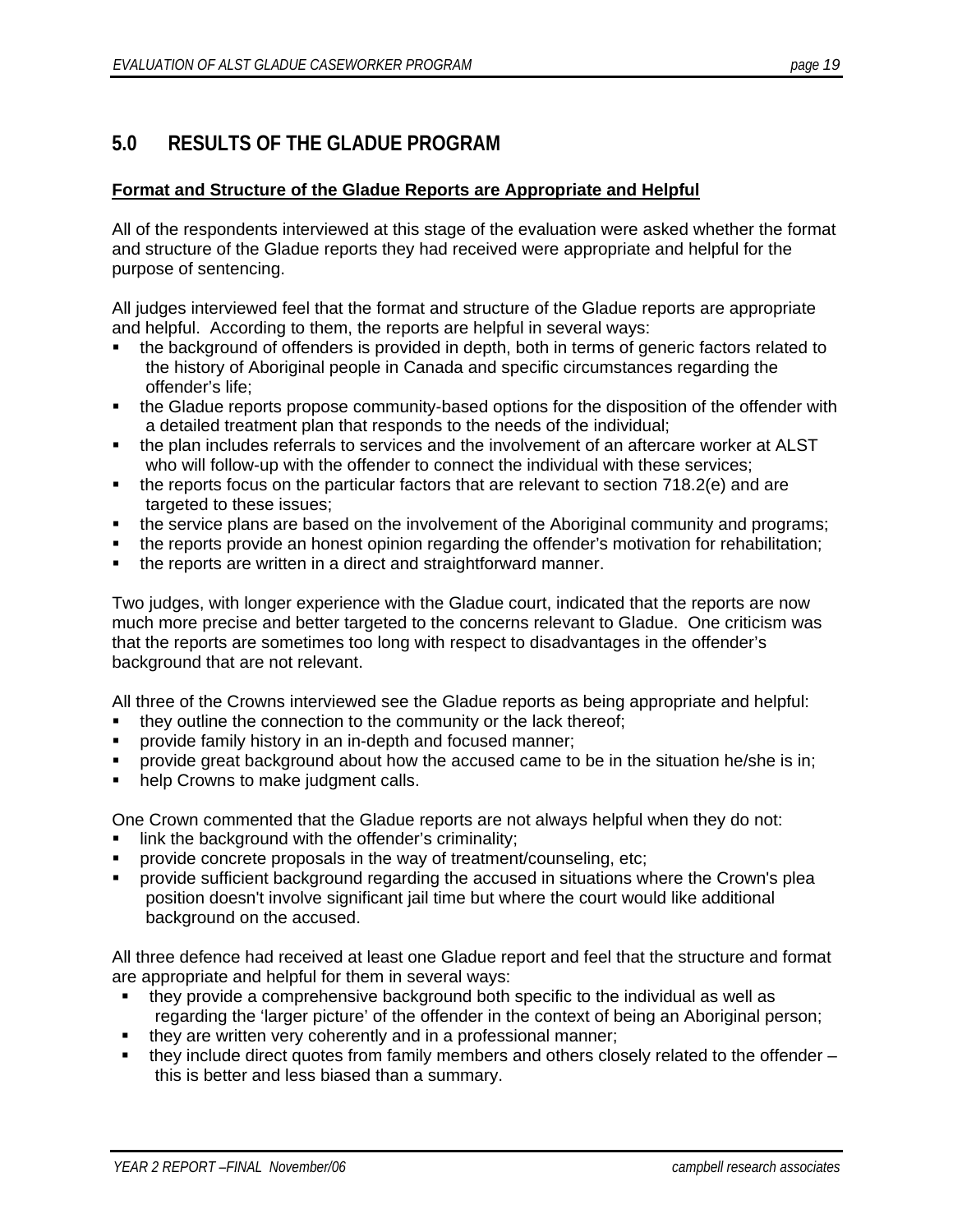#### **Gladue Reports Enable the Court to Follow the Requirements of Section 718.2(e)**

Respondents were questioned to what extent the Gladue reports enable the court to follow the requirements of section 718.2(e) of the *Criminal Code of Canada,* the key purpose of preparing these reports and providing them to the court for the sentencing of the offender.

Seven of eight judges said that the Gladue caseworker program has enabled or facilitated them in following the legal requirements of section 718.2(e) "a lot". One said "very little" as the caseworker does not play a large role in court. Those saying "a lot" mentioned the following:

- caseworkers provide detailed and culturally specific treatment plans in consultation with the offender and assess the offender's motivation to follow this plan (4);
- there is the assurance that referrals will be made and an aftercare worker will assist the offender in contacting the needed services;
- the caseworkers know what the court is looking for in preparing the Gladue reports and, as a result, the reports focus on factors related to section 718.2(e) (3);
- caseworkers connect Aboriginal offenders to the local Aboriginal community;
- the reports provide recommendations without 'passing judgment' on the offender.

All three Crowns interviewed feel that the Gladue reports have enabled the court to follow the legal requirements of section 718.2(e) "a lot", for essentially the same reasons - the Gladue reports provide the court with a lot of information and suggestions that are helpful in sentencing. One Crown suggested that there have now been enough Gladue cases to provide a "map" on how to do this, see the Gladue process, the wording on decisions that show how it is done.

All defence also see the Gladue caseworker program as enabling the court to follow section 718.2(e) 'a lot'. It has done this by:

- focusing on the requisite factors relevant to s. 718.2(e)
- providing a lot of very detailed information;
- bringing Gladue to the attention of the courts.

Courtworkers are divided in their view with one saying "a lot" and one saying "some":

- judges are aware of Gladue and say it is to the offender's advantage when sentencing; judges say they give consideration to Gladue reports;
- some judges do, some don't visiting judges and Crowns mean there is not always consistency in the consideration of Gladue.

#### **Gladue Report Recommendations are a Sound Basis for Sentence**

All judges deem the Gladue report recommendations to be a sound basis for sentence. Their responses describe how the reports do this:

- treatment options are suggested and sentence options proposed;
- there are plans for the offender caseworkers are familiar with the Aboriginal community, talk to the services involved and will connect the offender with these services;
- the plans for the offender are detailed and there is the assurance that the arrangements will be facilitated and the offender will be connected with the required services – the arrangements are in place (2);
- there is more information as well as more recommendations than defence usually proposes;
- the consent of the offender regarding the recommendations is obtained.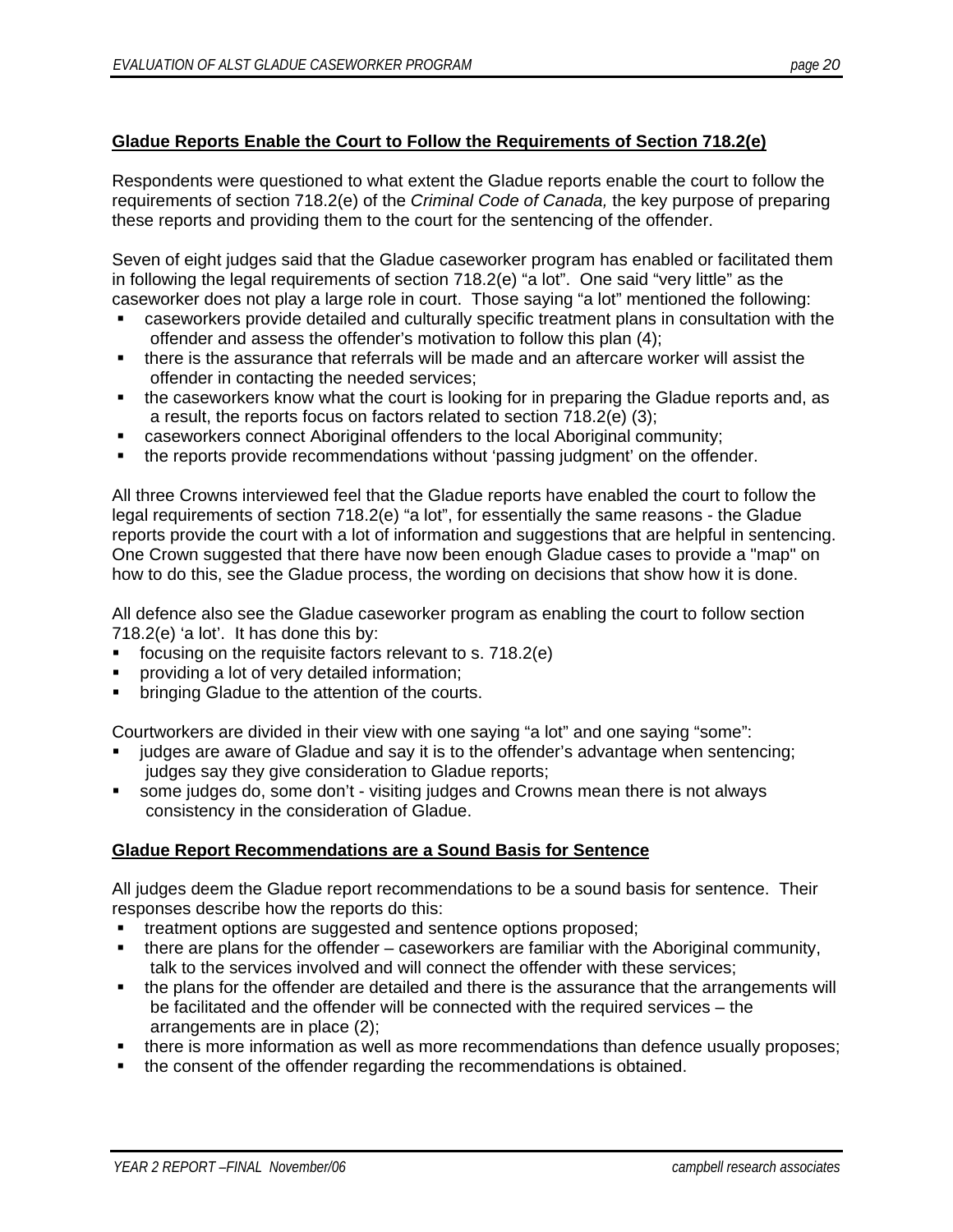#### **Gladue Reports Result in Changes to the Crown's Submission on Sentence**

According to the caseworkers, the recommendations in the majority of Gladue reports are "completely" or "mostly" accepted by the court when sentencing. The three Crowns indicated that the Gladue reports have resulted in their changing their original positions on sentence in a few cases. The kinds of information that have influenced their sentence recommendation are information about the individual that they normally wouldn't see (detailed history and the plan for an alternative to custody), the plan of care and proposals for treatment. In the cases in which they have not modified their sentence submission, Crowns explained that in more serious cases (violence especially), there was little Gladue could do - the report was not to blame, it was the nature of the charge. One Crown noted that if the report doesn't provide helpful information their position might not change.

#### **Gladue Caseworker Program is Beneficial for Aboriginal Offenders**

All judges feel that the Gladue caseworker program is beneficial for Aboriginal offenders for a number of reasons:

- a rehabilitation plan is developed for offenders and the required arrangements are made for them (3);
- detailed information regarding the background of the individual offender is provided to the court;
- reasonable and practical options for the offender are presented;
- the message to the offender is coming from another Aboriginal person the caseworkers, along with the courtworkers have a better understanding of the offender's situation and needs (2);
- the sentence is more tailored to the individual's needs and is usually lighter.

One judge pointed out, though, that the program only benefits Aboriginal offenders if it is adequately staffed and funded. When there has been turnover of caseworkers, some offenders have missed the opportunity to obtain this benefit.

The Crowns see the Gladue caseworker program as being beneficial for Aboriginal persons. It is beneficial due to the information that reports provide to the court and the plans for treatment. In addition, the program is beneficial to Aboriginal offenders because it helps prevent their return to the criminal justice system and, even in situations with repeat offenders, it offers more helpful and case-specific ways of dealing with criminal behaviour.

Crown respondents feel that the Gladue report provides more detailed information for the court's consideration which makes a difference in the way in which Gladue Aboriginal offenders with the assistance of the Gladue caseworker and non-Gladue Aboriginal offenders are dealt with.

The defence lawyers who were interviewed (3) see the Gladue caseworker program as beneficial to Aboriginal offenders for the following reasons:

- clients get non-custodial sentences;
- there is more lenient treatment of Aboriginal offenders who have the benefit of a Gladue report at sentence;
- it brings information before the court and places things into context, resulting in more appropriate sentences.

All courtworkers also reported that the program is beneficial:

judges acknowledge that they are applying Gladue in sentencing;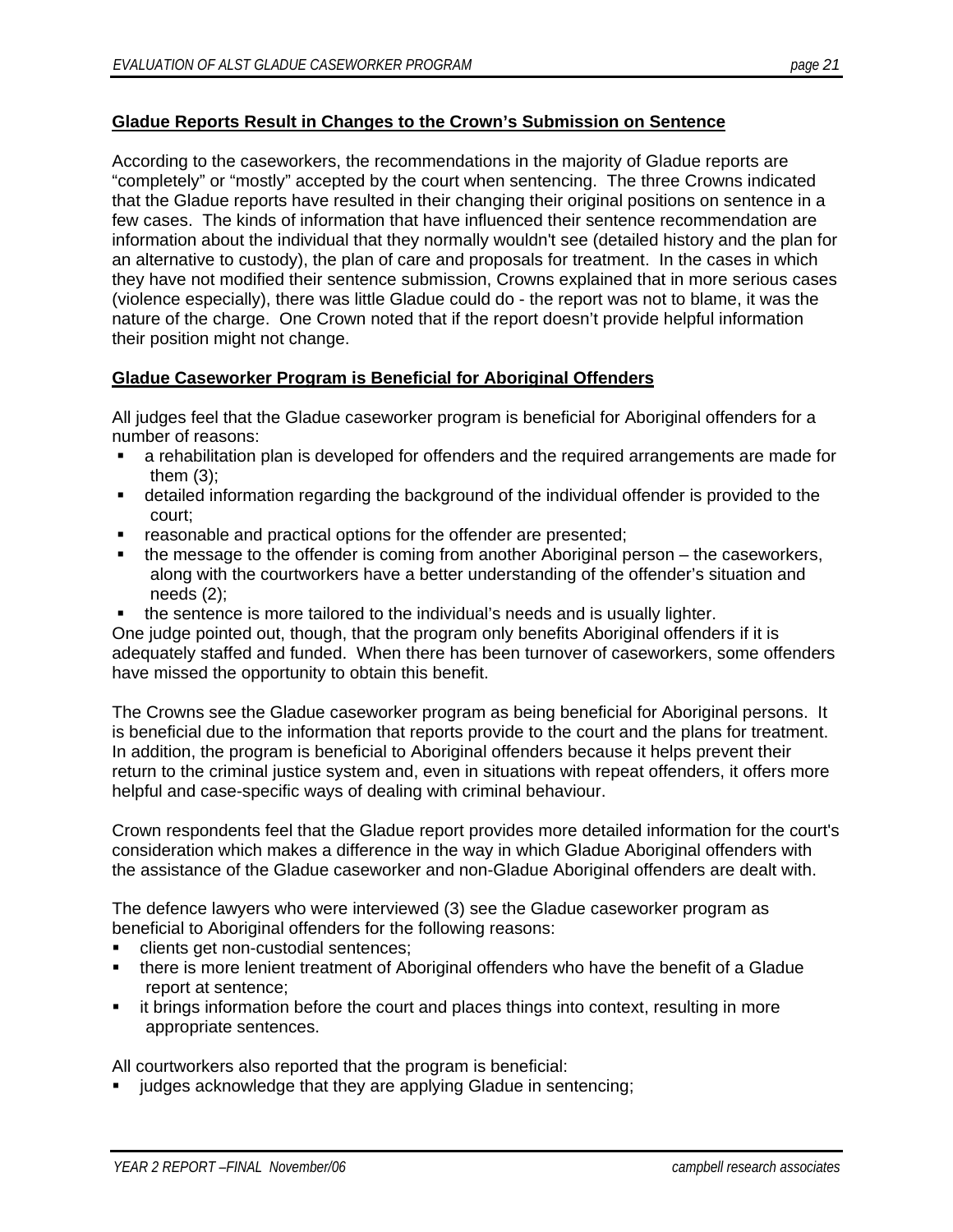Gladue caseworkers have the education and time to persist and interview the client and family members to get the information needed for the Gladue report - they have the skills required to do this for the client.

#### **Gladue Caseworker Program is a Benefit to the Court Process**

Most judges (7) see the Gladue caseworker program as being of benefit to the court process. However one indicated that it is both a benefit and a hindrance – a hindrance because of the length of time required to have the reports ready for the court. On the other hand, the benefits to the court are several:

- this offers a tool to the court which may streamline the process overall;
- there is some 'spillover' from the Gladue sentencing considerations to the way that the court views sentencing responsibilities in other cases;
- the Gladue caseworker program is necessary so that the court can fulfill its legal obligations to follow section 718.2(e);
- the more information that can be provided regarding an offender, the better;
- the caseworkers contact the offender and others and provide reliable information for sentence decisions;
- it enables the court to institute principles of therapeutic justice, not simply retributive justice.

One judge said "We are almost there already. There is no other way of doing this."

With respect to whether the Gladue caseworker program is a benefit or hindrance to the court process, all three Crowns see it as a benefit. It is seen as providing the required information that sets the offender in an Aboriginal context and allows for dealing with Aboriginal offenders in a culturally-sensitive manner that reduces the burden on the criminal justice system.

All defence (3) consider the program as a benefit to the court process:

- it provides detailed information on the factors relevant to s. 718.2(e);
- there is much more information available to the judge and better judgments are handed down;
- the process gets better input which makes it fairer.

Two (of three) courtworkers interviewed see a benefit to court process from the Gladue caseworker program:

- they bring added help to the cases it is hard for a courtworker to do it all in busy courts;
- judges and Crowns use Gladue reports in making decisions which is a benefit to the offender.

#### **Effects of the Gladue Caseworker Program on the Court Process**

Several judges indicated that the Gladue caseworker program has had some effect on the court process:

- Gladue courts may have taken the pressure off the bail courts by taking lengthy cases out of the plea and bail courts;
- in Gladue court judges take more time in the sentencing process and to determine the appropriate sentence; although the process is slower, this is not detrimental to the court in general; (2)
- in non-Gladue courts generally judges are trying harder to keep Aboriginal persons out of custody or in custody for only short periods – the caseworker program has improved our sentencing outcomes; (2)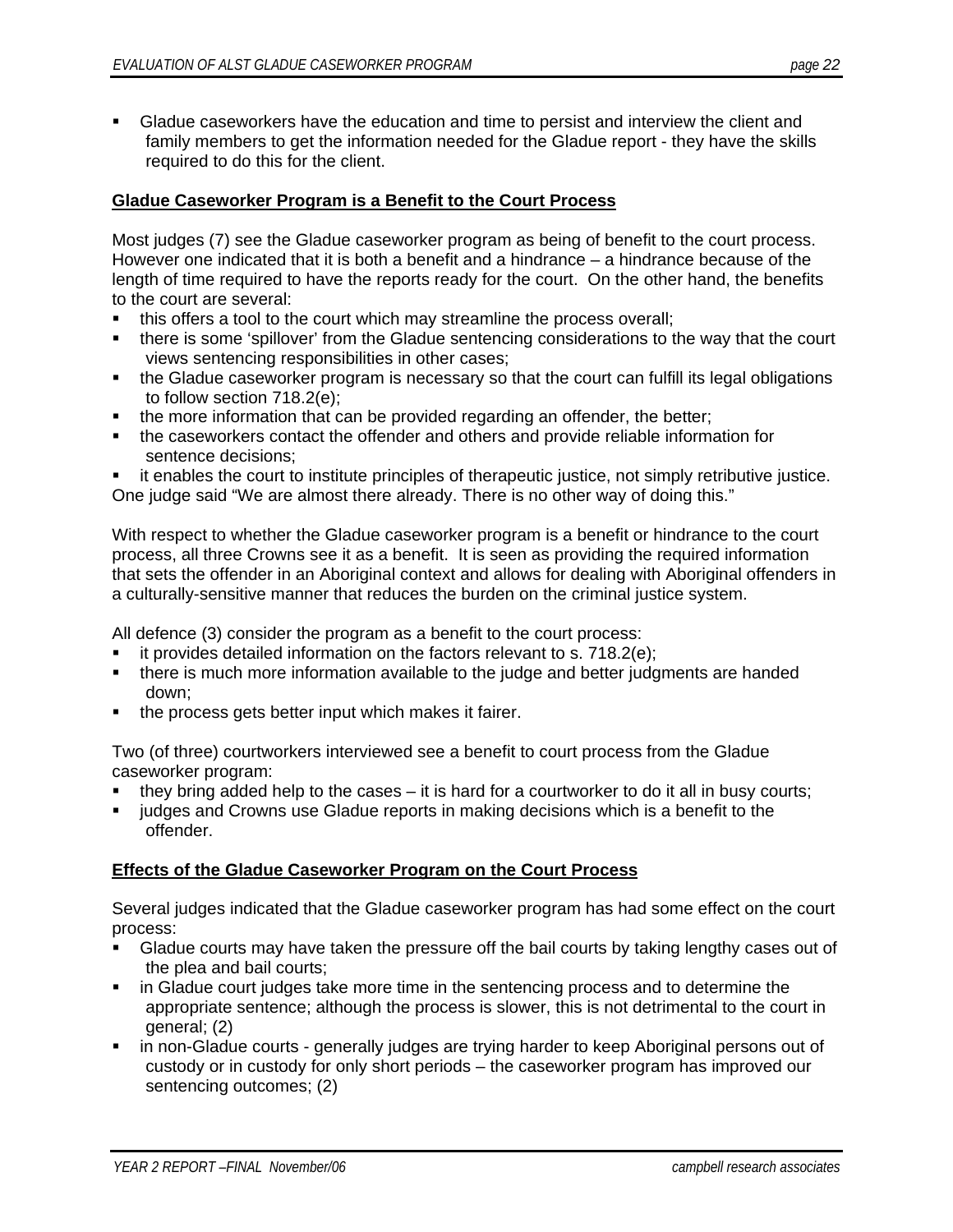there is a lot of downtime in Gladue court due to having to hold matters down so that the caseworkers can speak to the offender.

Crowns see the effects of the Gladue caseworker program on the court process as bringing more flexibility to the court process and providing helpful information (detailed background) to assist in sentencing.

Two out of the three defence respondents do not think that the caseworker program has had any effect on the court process though the third one said:

**it has resulted in more appropriate sentences.** 

Courtworkers see Gladue as facilitating the court process vis-à-vis section 718.2(e) and, in some cases, results in lower less harsh sentences.

#### **Effects of the Gladue Caseworker Program on Justice Personnel**

Half of the interviewed judges could point to some effects of the Gladue caseworker program on justice personnel:

- defence are now obtaining information from the Gladue caseworkers in preparing their case;
- justice personnel, including clerks and court reporters, are now more educated about the history of Aboriginal people and how this history continues to have significant effects (2);
- their outlook has changed they see how the Gladue decision is played out on a day-byday basis;
- **has increased the interest on the part of some judges in having better information on all** offenders so that sentences can be tailored to individuals' needs.

Again, half of the judges indicated that they have seen a greater interest on the part of justice personnel in adopting the Gladue process:

- the two new Gladue courts are evidence of this;
- there has been more enquiring by judges regarding sentence requirements specifically tailored to individual offenders.

Crowns reported that the effects include:

- those in the process (judges, Crowns, some duty counsel) have expressed an interest in trying something different and have received the training to familiarize themselves with the Gladue process - better able to play the role in court;
- allows for bringing forward the cases in a credible way, still pursue prosecution;
- provides the court with more tools and information to deal with Aboriginal accused.

Two of the Crowns agree that there is a great interest in the program and in seeing a wider application of the program (although one noted maybe not the program as we now know it in all locations, but some application of it).

Two defence lawyers identified effects of the Gladue caseworker program on justice personnel:

- defence make better sentence submissions;
- it assists the judges and defence in getting a better picture Crowns tend to ignore the positive factors.

The same number said that they have seen increased interest in Gladue from other defence and also from judges – "they would love an expansion of the program".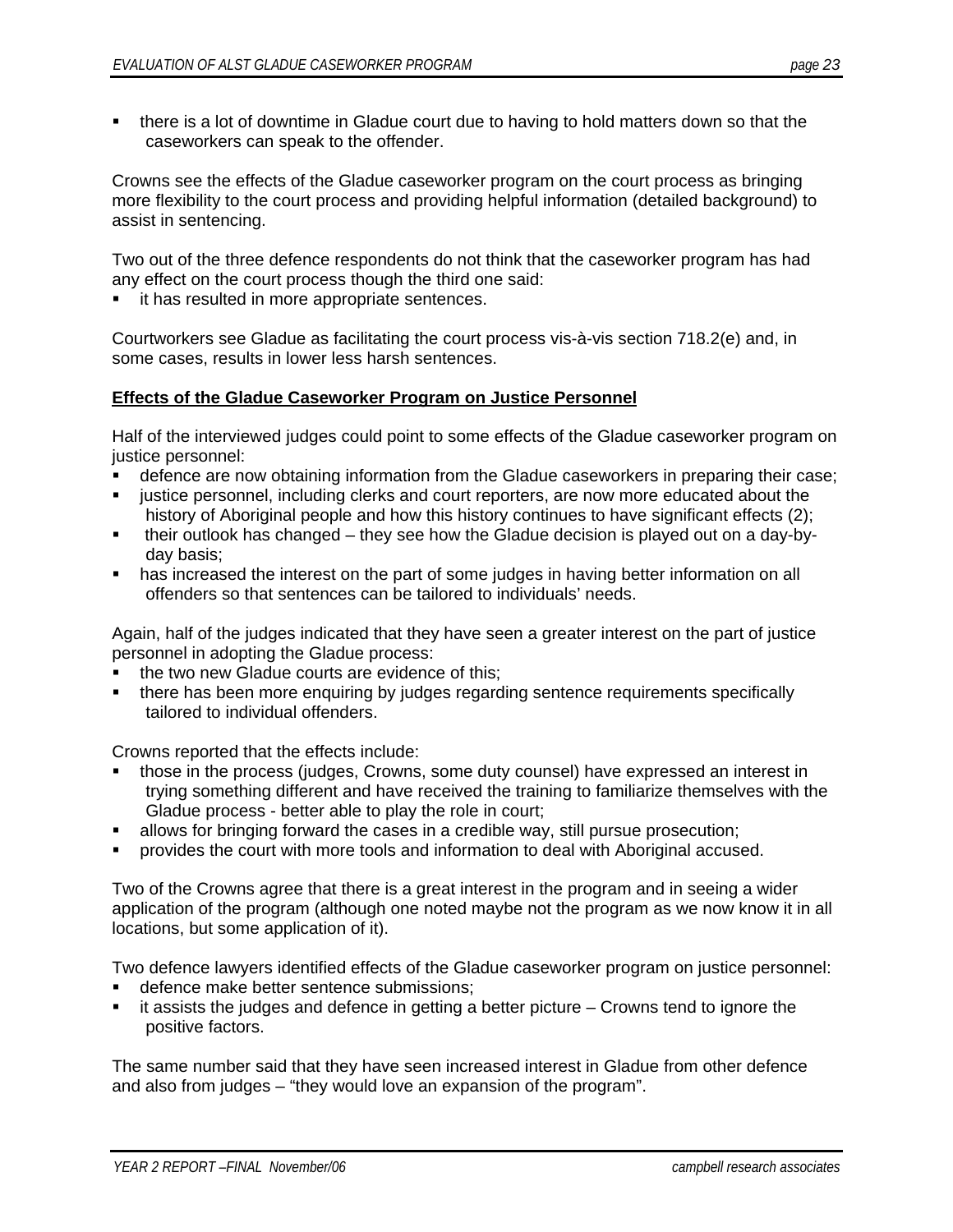The courtworkers who were interviewed pointed to several effects of the program on justice personnel:

- see some judges who comment on the reports and the Gladue caseworker as being well prepared and having well-presented reports and acknowledge their use in sentencing;
- **EXEDER** in ustice personnel are aware of and use Gladue reports.

Two courtworkers feel that there is interest among justice personnel in adopting a greater and wider application of the Gladue process, especially in courts where it is not in use now.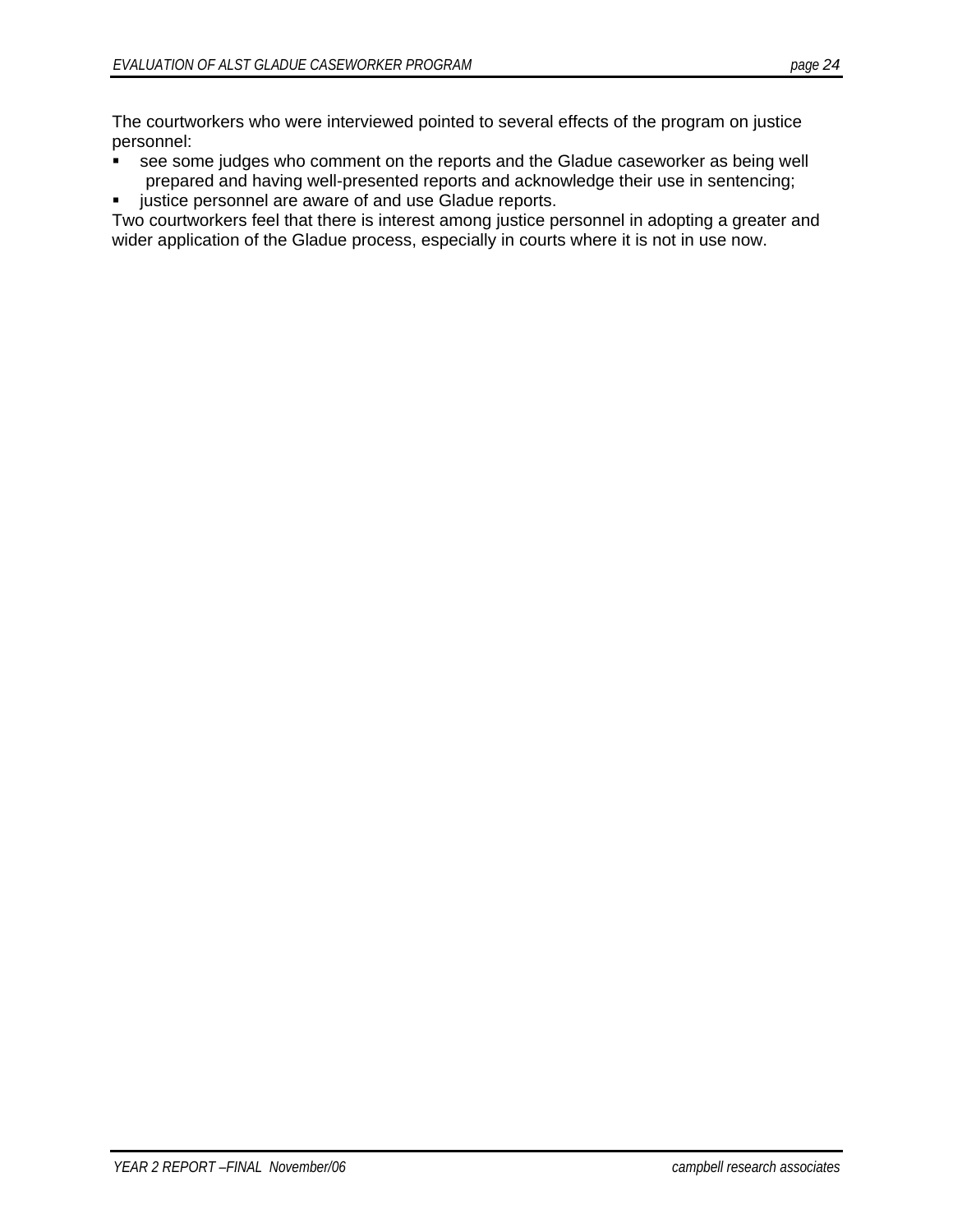# **6.0 SUGGESTIONS FOR IMPROVEMENT AND CHANGES**

#### **Factors Facilitating the Application of Gladue**

Program staff, Crowns, defence/duty counsel and courtworkers were asked about the factors they feel are facilitating the application of the Gladue requirements under section 718.2(e). Their responses are detailed below.

Program Staff:

- reports must be seen as 'neutral' and without bias regarding the disposition of the offender;
- decisions of the Ontario Court of Appeal indicate that the Gladue decision considerations must be brought into application;
- there is a more receptive climate on the part of all justice personnel;
- the recently funded (by Miziwe Biik) position of the Gladue aftercare worker who works with the Gladue caseworkers and takes responsibility after sentence for connecting offenders with the services required according to the sentence;

#### Crowns:

- knowledge of s.718(e) and the process involved in applying it;
- **K** knowledge of the case law;
- having more resources available for Gladue court;
- education about the section and the process.

#### Defence:

- an educated defence bar that knows how to use the resources and tools of the Gladue caseworker as well as s.718.2(e) – if defence counsel doesn't ask, it doesn't happen; (2)
- the knowledge of the caseworkers they "really know their stuff".

#### Courtworkers:

- widespread awareness of Gladue among judges and lawyers;
- knowledge and consistency of judges and Crowns;
- offender awareness of the process word of mouth spreads this that keeps them out of jail;
- use of Gladue reports by lawyers and Crowns in bail considerations.

Bail Program Supervisor:

- that it works for offenders treatment, counseling and employment are provided and there is support;
- there is a lot of hope for the offender;
- big effort for youth and young adults there may be recidivism, but there is trust;
- a real team has developed among the various workers and more positive community supports are there now too.

#### **Factors Impeding the Application of Gladue**

The same respondents were also questioned about the factors that seem to be impeding the application of Gladue. Again these are described below.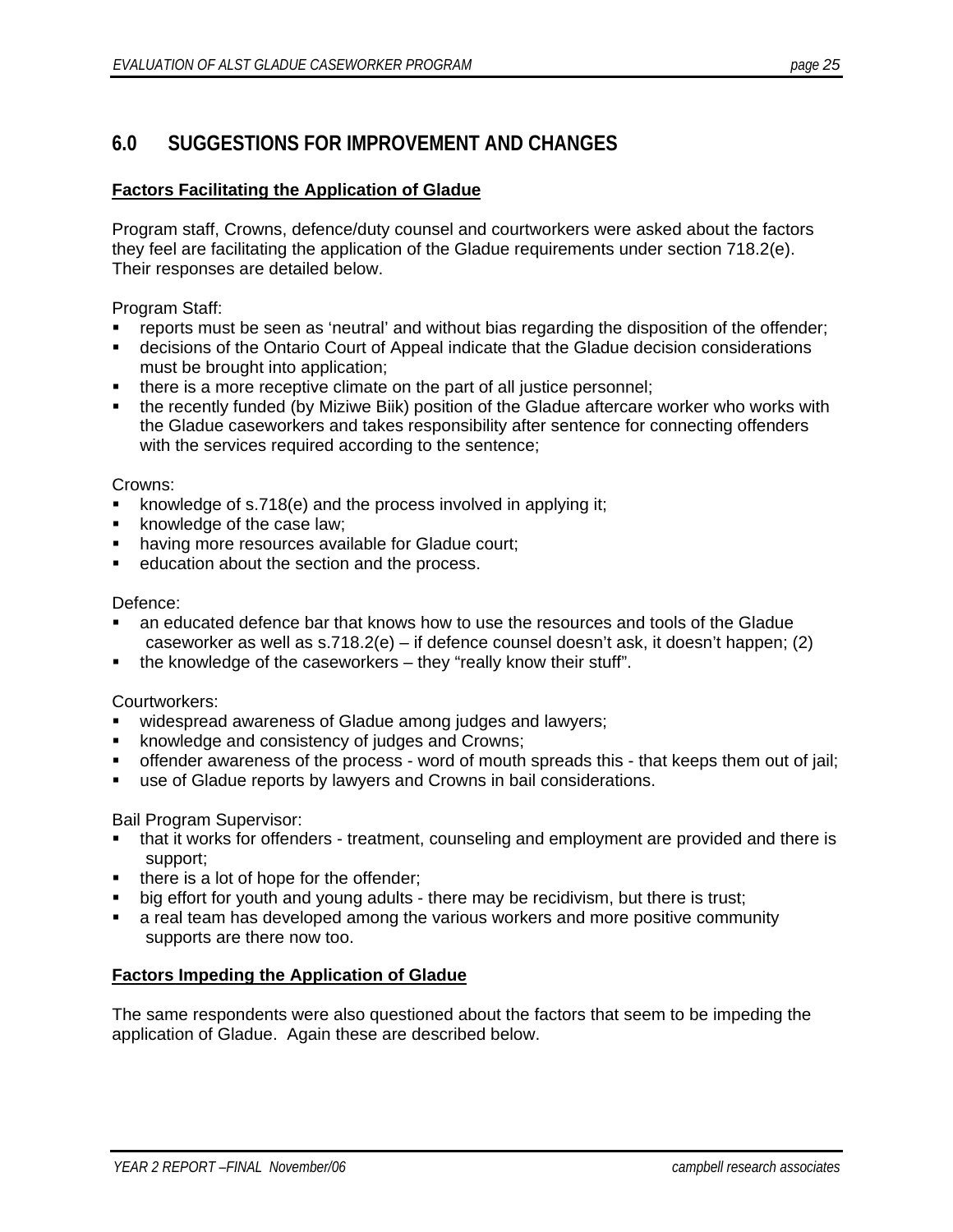Program Staff:

- because a lot of Gladue offenders residing in Toronto are not part of any community it is sometimes hard to corroborate the information they provide to the caseworker;
- defence should introduce case law in support of the Gladue recommendations after they have received and reviewed the report;
- program resources are strained as the demand for Gladue reports is increasing the Brantford caseworker has been asked to do Gladue reports in additional courts nearby (i.e., Guelph and Cambridge);
- **in some locations there are not always community resources available for treatment of and** assistance to Aboriginal offenders – plans and recommendations depend on these.

#### Crowns:

- **EXEDEN** 1 ack of knowledge of the section and the process;
- **Example 1** ack of knowledge about the offender can hinder the process real role for the Gladue caseworker and the Aboriginal courtworker;
- there are not enough resources (Gladue caseworker and funds) resources are taxed now;
- **•** offences involving greater violence are less likely to get Gladue but sometimes the process ends up looking like a Gladue process.

#### Defence:

- a lack of resources; (2)
- judges who are less familiar with Gladue and sometimes just rely on routine sentencing parameters;
- a lack of awareness on the part of the bar they need to be educated.

Courtworkers:

- Gladue is not available in all jurisdictions and not even fully in some of the areas now covered (especially where there are rotating judges and Crowns);
- not sure if the Gladue caseworker can go to all courts or only certain designated courts;
- **ulterally turnover in Gladue caseworkers;**
- some defence are not as aware of the process and ask courtworkers for Gladue reports;
- the lack of a relationship of caseworkers with courtworkers, probation, Native Inmate Liaison Officer, follow-up workers - the team.

Bail Program Supervisor:

 judges who put everything over, this prolongs the process - offenders are held in custody longer.

#### **Ways in Which the Gladue Caseworker Program can Better Assist the Court in Following the Requirements of Section 718.2(e)**

Five judges indicated ways in which the Gladue caseworker program can better assist them in following the requirements of section 718.2(e):

- $\triangleright$  speed up the preparation of the reports one took four to six weeks which is too slow when the individual is in custody;
- $\triangleright$  the time required for the reports is too long  $-$  ALST seems to have enough caseworkers now to handle this;
- **Fig. 3** reports should be provided faster;
- ALST should have annual conferences with the judges involved to inform them about what the program is doing – e.g., am not aware of the availability and role of the aftercare worker;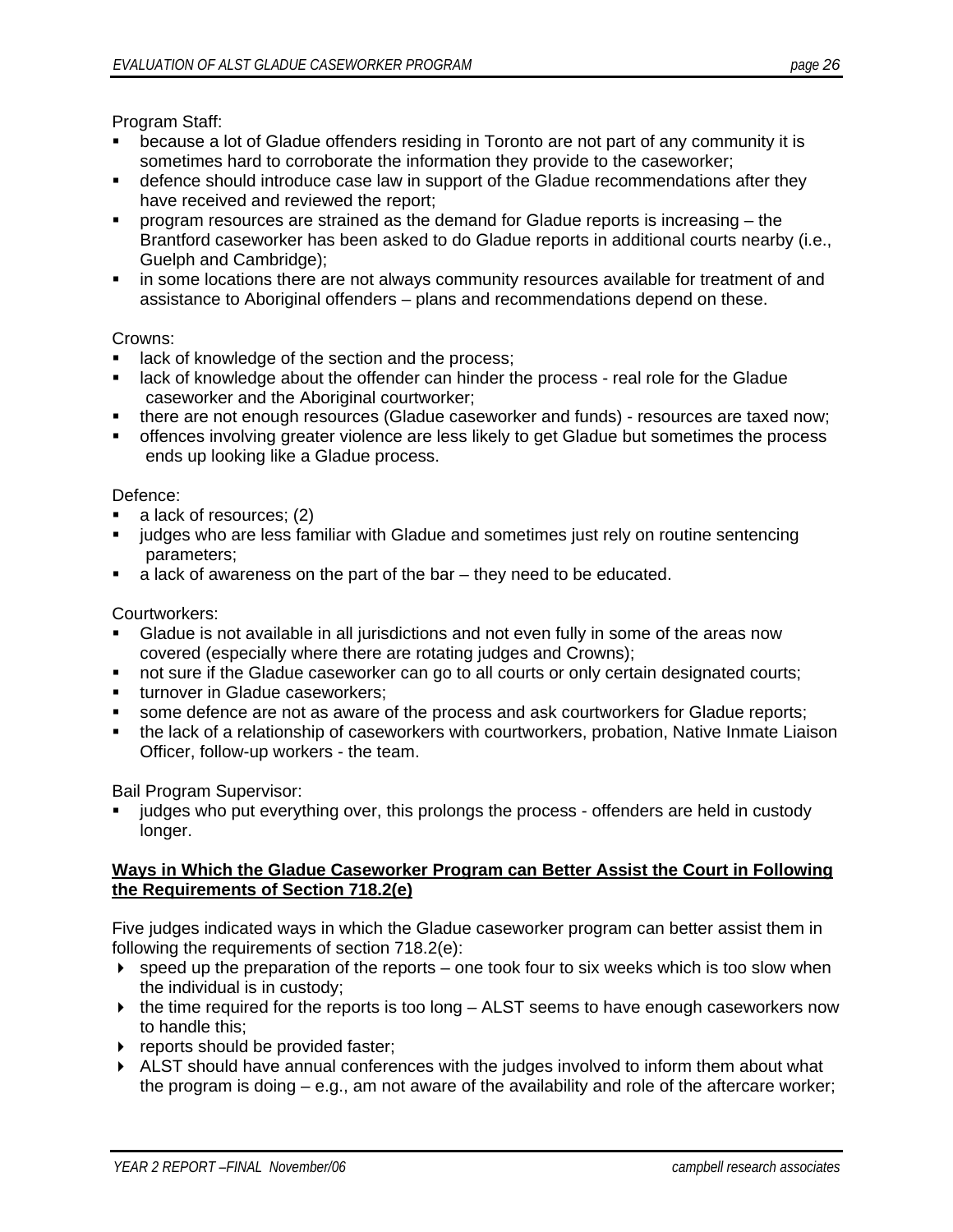- caseworker could indicate if the offender may be at high risk for flight and should be courtmonitored;
- $\triangleright$  would be helpful to have more informal contact with the caseworkers  $-$  be able to get to know them better.

Two Crowns have suggestions on how the Gladue caseworker program can better assist the court in following the requirements of s.718.2(e). The suggestions are:

- develop better relationships with the Crowns and duty counsel;
- $\blacktriangleright$  it would be helpful to have reports in a wide-range of sentencing situtations rather than just instances where the Crown is seeking heavy jail terms; it would be helpful if there were proposals regarding averting the reoccurrence of the behaviour, also having concrete links in the reports between the background and the behaviour.

Only one defence counsel had a suggestion about the Gladue caseworker program:

 ALST should consider a form of shortened or expedited report for bail and short custodies. One defence added the comment that "it all comes down to dollars as the caseworker can't sit in court all day every day and wait for sentence."

One courtworker suggested that more publications to inform Crowns and judges are needed to create greater awareness as well as more presentations on Gladue at events such as judges' conferences.

#### **Respondents' Suggestions Regarding the Gladue Reports**

A number of suggestions regarding the reports were offered by five of the eight judges interviewed:

- $\triangleright$  the plan of care needs to provide greater detail with more information regarding the particular individual – sometimes it is too generic; a lot of detail is necessary if the request is for no custody;
- $\triangleright$  they could be prepared faster (2);
- judges should be given the reports at least 48 hours ahead so that they have time to give them thorough consideration;
- $\blacktriangleright$  the reports would be easier and faster to review if they were prepared in subtitled sections denoting the specific disadvantages relevant to the Gladue decision; a summary or simple list of these disadvantages as they pertain to the individual offender would be helpful;
- with some offenders coming before the court that have already had a Gladue report prepared on a previous occasion, it might be expedient just to update the former report;
- **Fig. 3** reports should be available for bail hearings.

Two Crowns had suggestions for improving Gladue reports:

- $\triangleright$  focus on the level of connectedness to the community from which they come, or awareness of their community;
- $\blacktriangleright$  it would be helpful if the report writers were able to include more input from family members, employers, etc., about the offender, more concrete proposals for a post-plea plan and more information regarding the criminal behaviour and causes of that behaviour.

It was also suggested by one Crown that there is a need for a short form version of a Gladue report, a "Stand Down Gladue Report", something that could be quickly prepared and very relevant.

Defence (2 out of 3) suggestions with respect to the reports include:

make them available even if the offender is not facing a custodial sentence;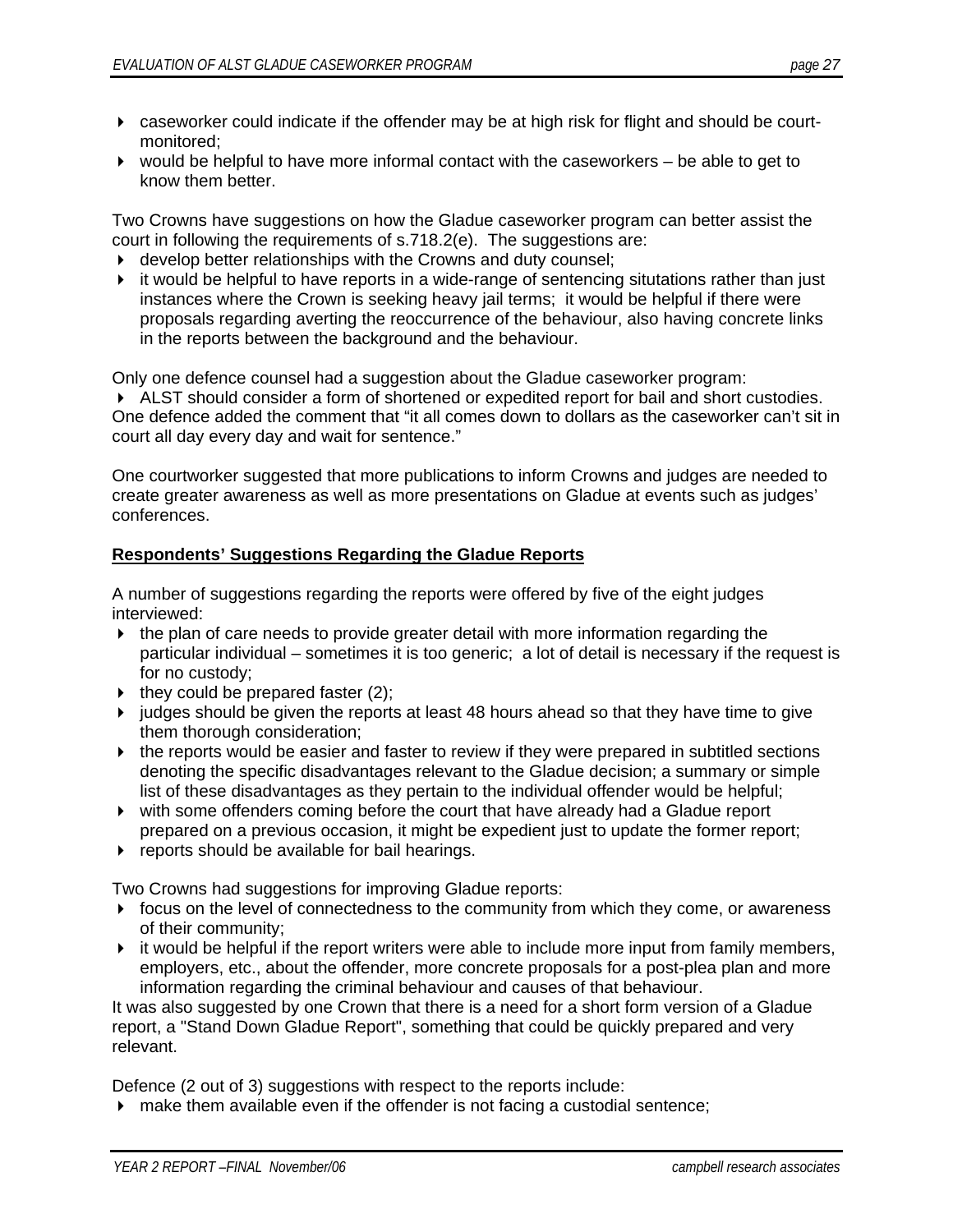sometimes the recommendation is worded as "go to a rehabilitation facility" - this is too broad; the recommendation must be specific with arrangements worked out prior to sentence; however, some facilities will not do this until after sentence has been passed.